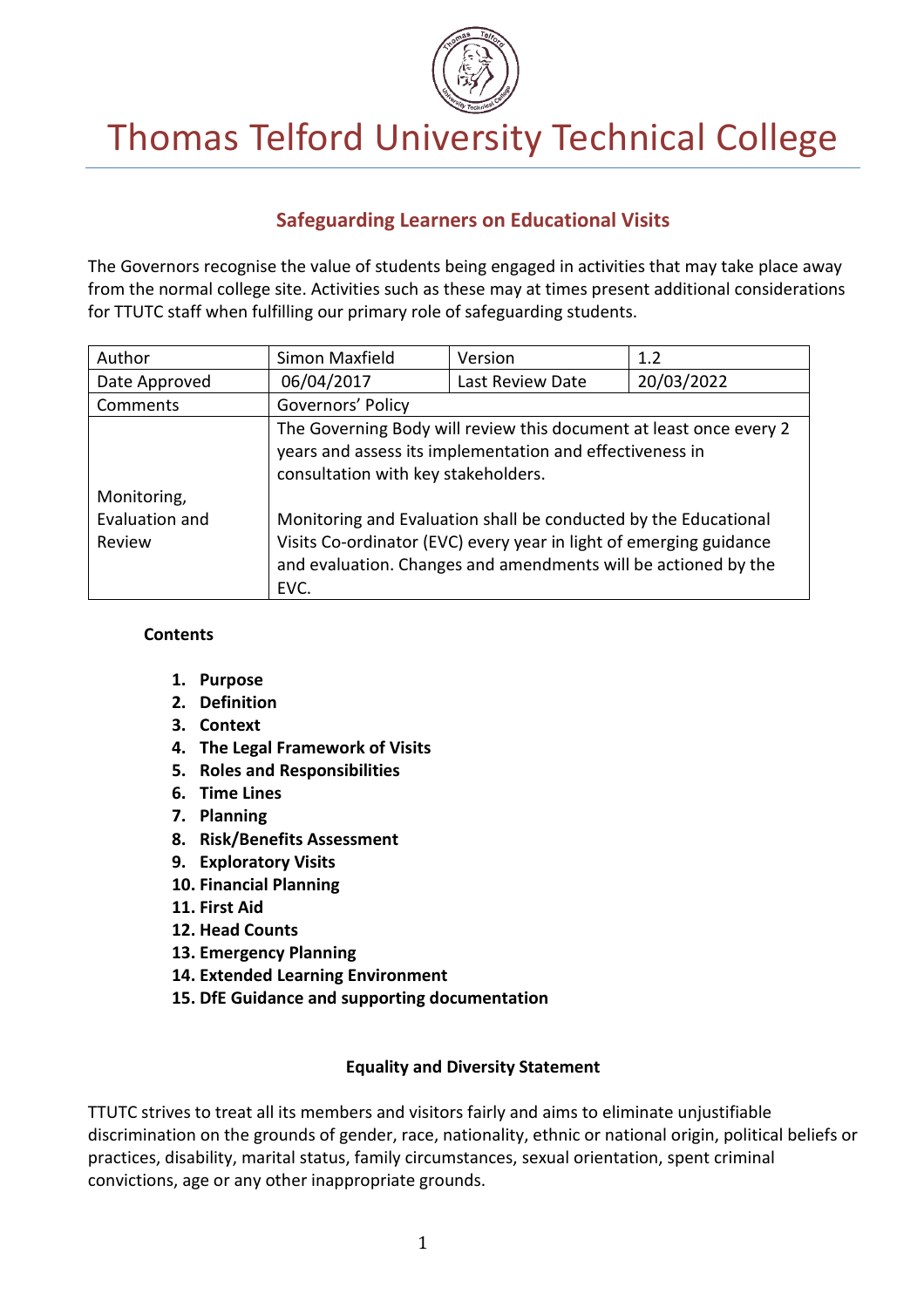## **1. Purpose**

- **1.1.** The purpose of this policy is to provide a framework for the safe and effective execution of educational visits at TTUTC. The value of learning outside the classroom cannot be underestimated and the objective of this policy is to both encourage and facilitate the planning process. The effective planning processes, including the time needed to plan and evaluate the effectiveness of educational visits are also set out in the policy.
- **1.2.** A common sense and proportionate approach to risk assessment and risk management should prevail to help activities take place safely and not prevent them from taking place.
- **1.3.** Sensible risk management cannot remove risk altogether but it should avoid needless or unhelpful paperwork.

# **2. Definition**

- **2.1.** The remit of this policy is Learning Outside the Classroom (LOTC) and as such pertains to any visit outside the UTC site involving our learners conducted during or outside of the normal UTC day (including holiday periods). Examples include visits to construction sites, a local company, a coursework visit to an area of geographic significance, theatre trips, sports fixtures and residential experiences both in this country and abroad. A trip or visit is classed as such if we have organised for students to leave site. The relevant paperwork on EVOLVE and risk assessment should be in place each and every time this happens even if it is a frequent visit such as Swimming lessons or a visit to Wolverhampton University
- **2.2.** The term risk assessment and risk management describe a process of thinking about the risks of an activity and the steps taken to counter them. A Risk assessment should always be submitted on EVOLVE with each visit.

# **3. Context**

- **3.1.** The Principal will ensure that all UTC trips and visits comply with the existing regulations and guidelines provided by the Council for Learning Outside the Classroom, the governing body and the TTUTC health and safety policy. EVCs will summit completed paper work on EVOLVE to the Principal only once they are completely happy it meets the criteria EVS have. The Principal will always have the final decision if a visit can take place.
- **3.2.** The group leader(s) will have the necessary experience and be competent to monitor the risks associated with any visits and undertake steps to minimise such risks. The competency of the leader will be judged by the Educational Visits Co-ordinator (EVC) as delegated by the Principal. The EVC may meet with the trip organiser to discuss the trip before it takes place.
- **3.3.** Trip organisers should always consider what staff will be involved in the visit, but also the students evolved. Trip organisers should always consider SEN and discuss these with the SENCO before a visit. Likewise, safeguarding all students should be treated exactly the same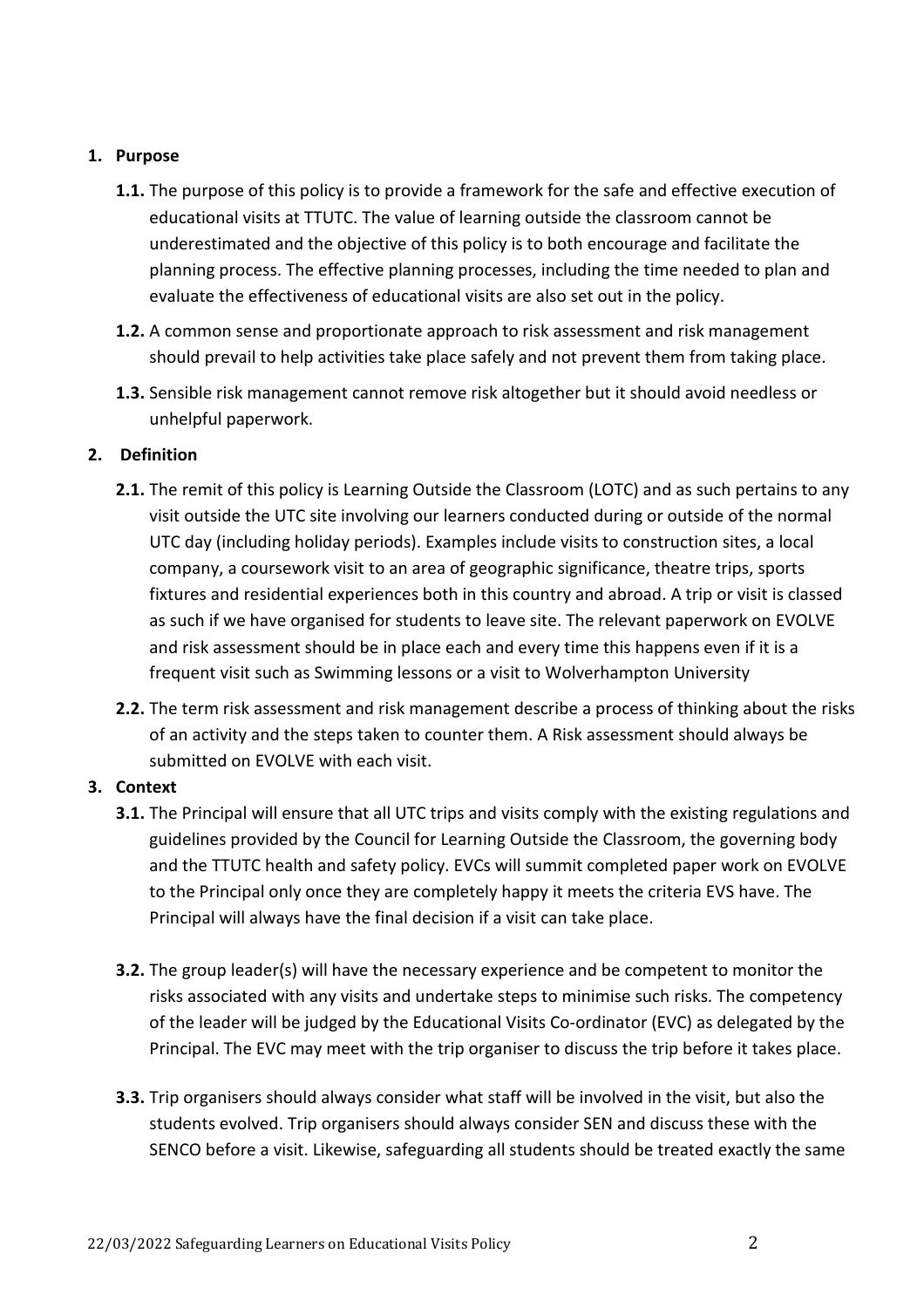as staff would in the TTUTC building. The safeguarding team should be consulted if a Trip organiser or EVC has any concerns before the tip.

## **4. The Legal Framework of Visits**

- **4.1.** Under the Health and Safety at Work etc Act 1974 employers are responsible for the health, safety and welfare at work of their employees. For the UTC this includes staff, students and all participants of off-site visits.
- **4.2.** In accordance with this legislation the UTC is therefore required to:-
	- **4.2.1.** assess the risk activities;
	- **4.2.2.** introduce measures to control these risks;
	- **4.2.3.** tell the participants about these measures.
	- **4.2.4.** Teachers and staff in charge of pupils also have a common law duty to act as any reasonably prudent parent would in the same circumstances.

#### **5. Roles and Responsibility:**

## **5.1. Governing Body**

- **5.1.1.** The governors ensure that the existing regulations and guidelines for all trips are met.
- **5.1.2.** The governors will satisfy themselves that the risk assessment has been carried out and that appropriate safety measures are in place and that training needs (if any) have been addressed.

# **5.2. The Principal**

- **5.2.1.** Like the governors, the Principal will ensure that guidelines are followed in addition to the UTC's own health and safety policy. The Principal delegates the management of this programme to the Educational Visits Co-ordinator (EVC).
- **5.2.2.** The Principal (or by delegation, the EVC) will give **final** approval on all students wishing to take part in an educational visit. Where students are 'at risk of permanent exclusion' and following a support programme from the UTC, they will not normally be eligible for residential visits either in the UK or abroad as they have demonstrated over time a persistent failure to follow instruction and as such present a safety risk to themselves, other students and staff taking part in the visit. Decisions regarding day trips will be made at the discretion of the Principal based upon the student's conduct record over a period immediately before the date of the visit. The Conduct team should be consulted regarding the above for staff to obtain this information.

# **5.2.3.**

# **5.3. Group Leader**

**5.3.1.** One member of staff, the group leader, will have overall responsibility for the supervision and conduct of the visit, being aware of the legal framework for successful visits. The group leader will have been appointed/approved by the EVC.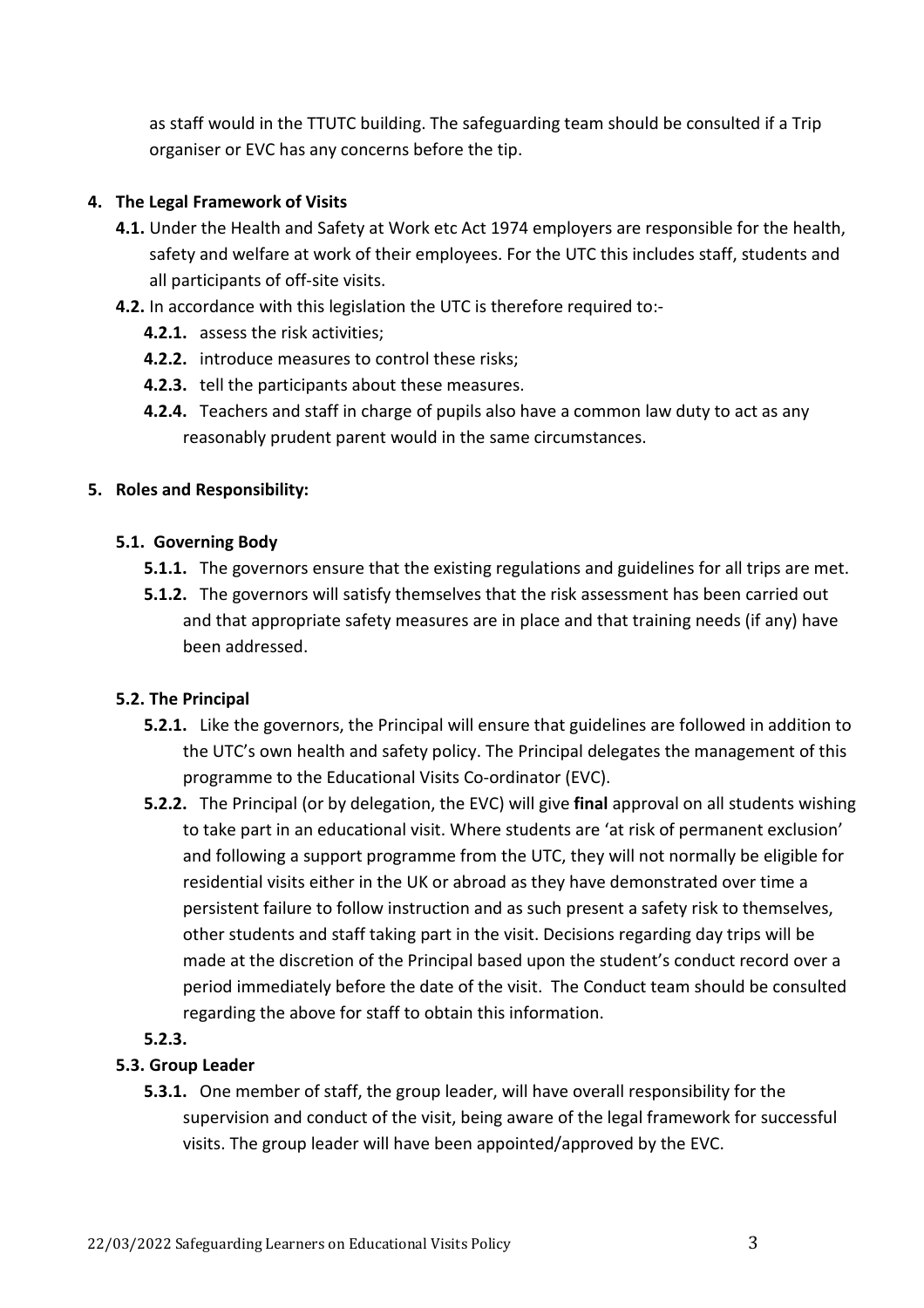- **5.3.2.** Ensure all staff supervising the activity are either a member of UTC staff, or other staff who have been approved and vetted by the UTC and have shown a current enhanced DBS certificate and ID in accordance with the Safeguarding policy
- **5.3.3.** Discussion between the group leader and the EVC will focus on these issues:
	- **5.3.3.1.** adequate child protection procedures are in place;
	- **5.3.3.2.** all procedures have been followed from initial planning until the end of the visit;
	- **5.3.3.3.** the risk assessment has been completed/observed and appropriate risk minimisation measures are in place;
	- **5.3.3.4.** the group leader has the relevant experience for the type of activity planned and is sufficiently trained to meet the needs of the staff and students involved;
	- **5.3.3.5.** other staff, both teaching and non-teaching, are appropriate people to supervise children;
- **5.3.4.** the ratio of supervisors to learners is appropriate; Legally there is not a ratio of staff to students for a visit. With this in mind each visit should be considered individually based on the students taking part in the visit, the visit itself, and the staff involved.
	- **5.3.4.1.** parents are fully informed and have signed consent forms (not applicable on ELE visits – **see part 14.0**);
	- **5.3.4.2.** arrangements have been made for the medical and special educational needs (SEN) of all children;
	- **5.3.4.3.** adequate first-aid provision is available;
	- **5.3.4.4.** the mode of transport is appropriate and that all persons are fully informed about arrangements;
	- **5.3.4.5.** there is adequate and relevant insurance cover;
	- **5.3.4.6.** addresses, phone numbers, contact name of the venue are supplied, plus a nominated emergency contact number of which the group leader has details;
	- **5.3.4.7.** there are agreed emergency procedures including those amongst the Senior Leadership Team; and the trip leader has contact details of a senior leader should they require it.
	- **5.3.4.8.** the group leader and other supervisors and nominated UTC contact carry full details of each child, including contact names (next of kin) and phone numbers in the case of visits which take place beyond the scope of the academy day;
	- **5.3.4.9.** there is a contingency plan for any delays, including a late return home.

# **5.3.5. The group leader will**

- **5.3.5.1.** ensure that every planned visit has a clear objective,
- **5.3.5.2.** obtain the EVC's prior agreement for the visit to take place;
- **5.3.5.3.** follow Council for Learning Outside the Classroom (LOTC) and the UTC's regulations, guidelines and policies;
- **5.3.5.4.** appoint a deputy where appropriate;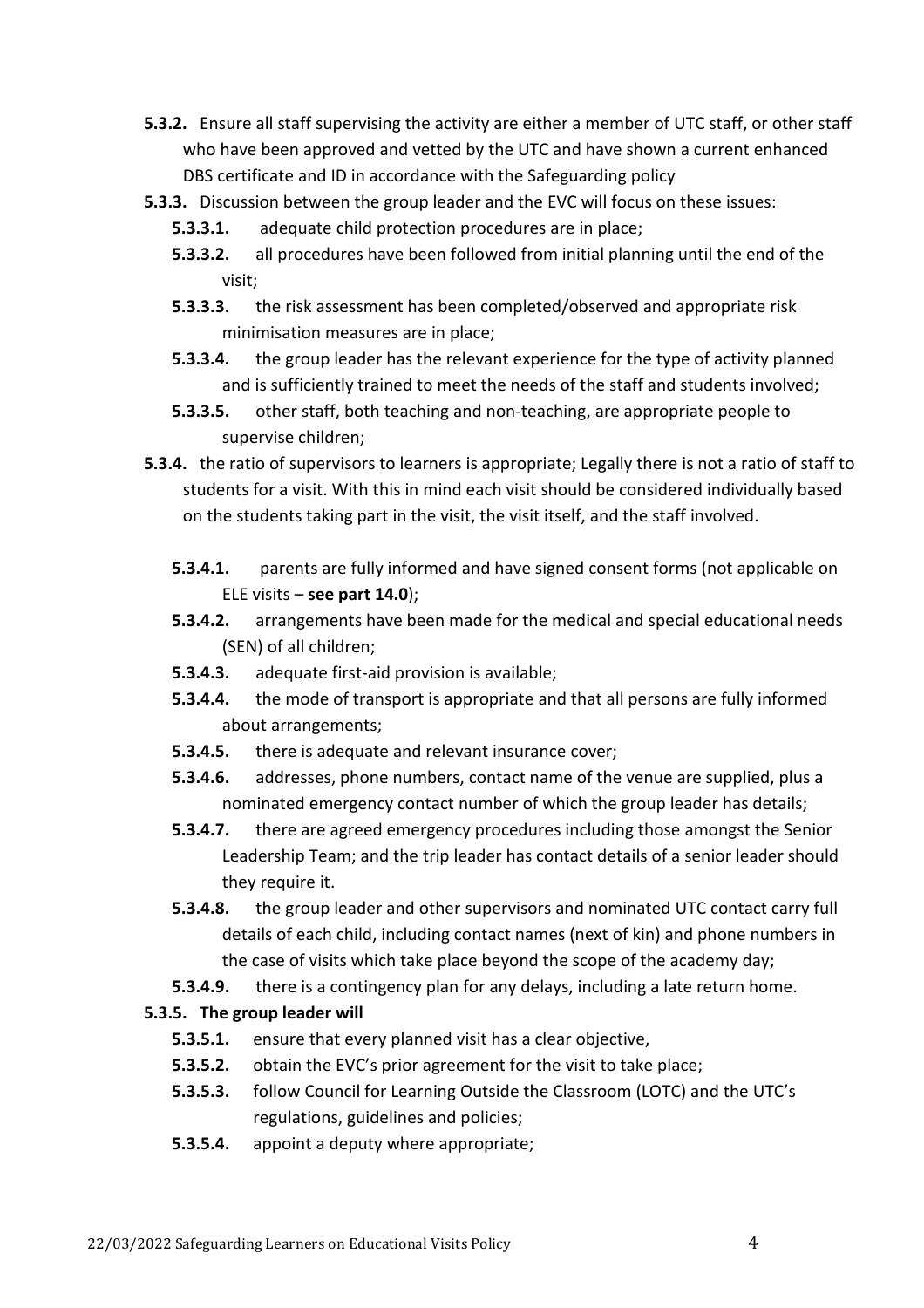- **5.3.5.5.** clearly delegate responsibilities to other supervisors ensuring their suitability for the tasks;
- **5.3.5.6.** be able to control and lead learners taking part in the activity;
- **5.3.5.7.** be well prepared and suitably competent to instruct learners in an activity or ensure that the expertise is available from other instructors;
- **5.3.5.8.** be aware of child protection issues;
- **5.3.5.9.** ensure that adequate first-aid provision is available;
- **5.3.5.10.** undertake and complete the planning and preparation for the visit ensuring that all parties are fully informed (parents, pupils, UTC etc);
- **5.3.5.11.** undertake and complete a comprehensive risk assessment where necessary. This risk assessment (generic or bespoke) should be signed, either electronically before uploading to EVOLVE or physically, making clear that other teachers have read and understood the document, as well as the plans for the itinerary. The signed copy should be returned to the EVC to ensure compliance;
- **5.3.5.12.** review regularly undertaken visits and make necessary adjustments, keeping line managers fully informed;
- **5.3.5.13.** ensure all other supervisors are fully informed of risk assessments and emergency procedures;
- **5.3.5.14.** ensure the ratio of supervisors to pupils is appropriate for the needs of the pupils.
- **5.3.5.15.** consider stopping the visit/activity if the health and safety of the pupils is unacceptable and have in place procedures for such an eventuality;
- **5.3.5.16.** ensure that all concerned have the required parent/staff contact details and a copy of the emergency procedures;
- **5.3.5.17.** ensure that the details of medical and special educational needs are given to other supervisors;
- **5.3.5.18.** ensure that teachers and other adult volunteers have followed the guidance set out for them;
- **5.3.5.19.** take any necessary action to remove a child from a trip at any point before departure if any information comes to light which threatens the safety and security of the trip. This information must be communicated to parents before initial sign-up to a trip and corresponding financial penalties accepted.
- **5.3.6.** For foreign residential trips, the trip leader must have, at the very least, acted in deputising capacity on a previous trip of this nature. Following an agreed programme of trial leadership duties in this role, the qualified deputy leader will have gained the relevant experience of leading such a trip.

# **5.4. Group Members**

**5.4.1.** Staff on UTC-led visits act as employees of the UTC, whether the visit takes place within normal hours or outside those hours. Teachers must do their best to ensure the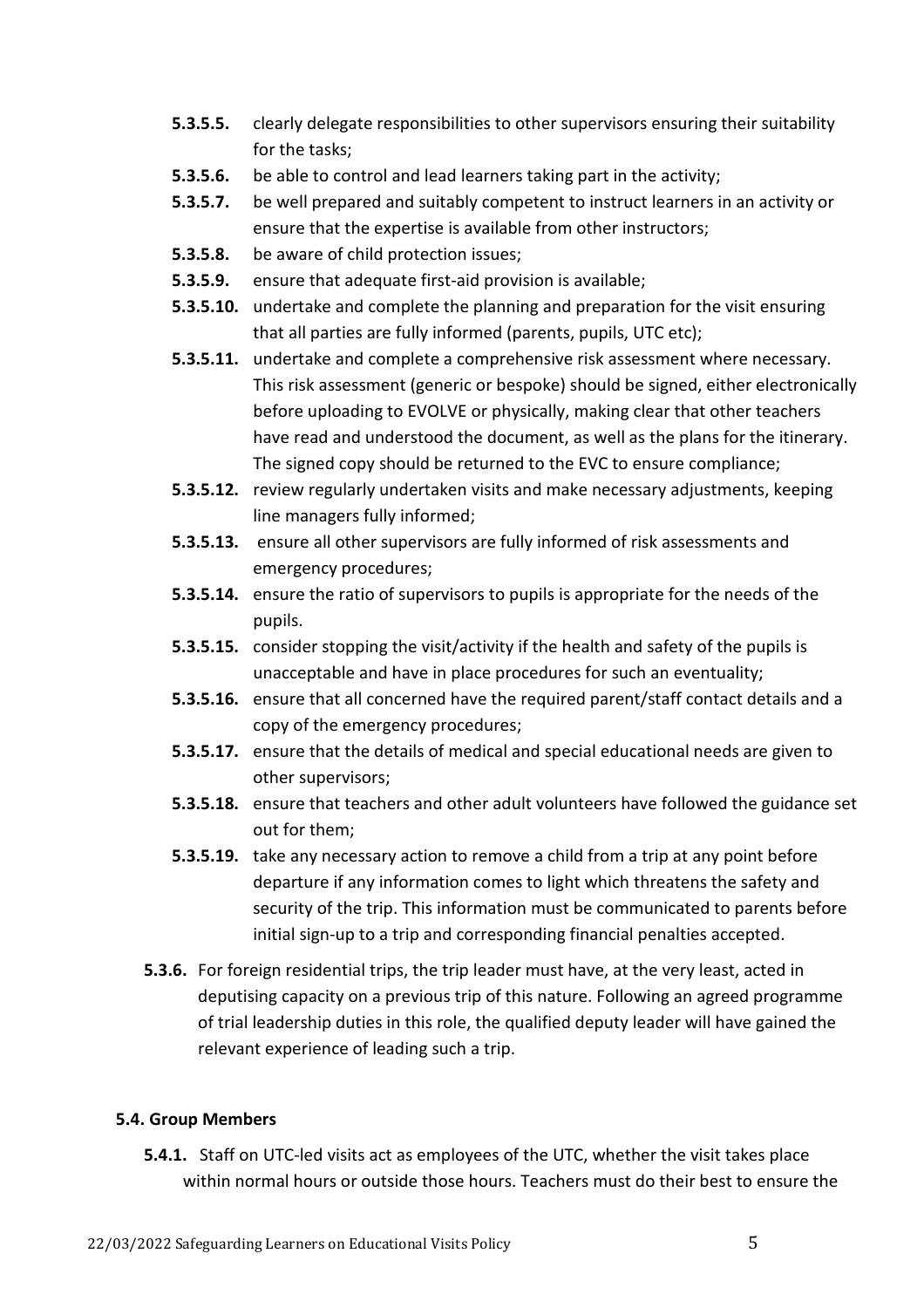health and safety of everyone in the group and act as any reasonable parent would in the same circumstances.

- **5.4.2.** They will:
	- **5.4.2.1.** follow the instruction of group leader and help with organisation, control and discipline;
	- **5.4.2.2.** consider stopping the visit/ activity, and inform the group leader, if they think the risk to the health and safety of the learners in their charge is unacceptable.
	- **5.4.2.3.** ensure that they have the experience and/or training required to provide the necessary supervision and/or instruction for the visit;
	- **5.4.2.4.** ensure that the group leader keeps them fully informed prior to the visit. During the visit there must be a daily review and morning briefing session.
	- 5.4.2.5. Completed EVOLVE in good time prior to the visit.

# **5.5. Adult Volunteers**

- **5.5.1.** Non-staff adult volunteers on the visit will be clear about their roles and responsibilities during the visit.
- **5.5.2.** Adult volunteers acting as supervisors must, if their role is to support a learner with special needs, ensure that this role has been fully discussed with the group leader and SENDCO.
- **5.5.3.** Any adult volunteers from outside the UTC must be vetted and receive the appropriate DBS check clearance. For residential visits this must be an enhanced disclosure, for day trips clearance from the 'barred list' will suffice if the trip leader is content that the person is not left on his/her own with children.
- **5.5.4.** On any DBS check and clearance, it is the trip leader's responsibility to ensure that he/she has risk-assessed the level of clearance provided by the DBS for all participating staff in order to ensure suitable supervision of children and the protection of staff against any allegation of misconduct. For further advice on this issue, the Principal can advise on protocol and make final decisions.
- **5.5.5.** It is the responsibility of the visit leader to ensure that the medical needs of both participating staff and learners have been addressed and in the case of students, any prescribed medication is taken and its dispensing arrangements agreed by parents. Medical forms will be held on UTC premises and will require signed parental updates to ensure the correct provision of health-care needs. A database of significant medical conditions will be held by the UTC and visit leaders will need to use this database to inform any adjustments to the specific/generic risk assessment for the visit.

#### **5.6. Pupils**

# **5.6.1. The group leader will make it clear to pupils that they must:**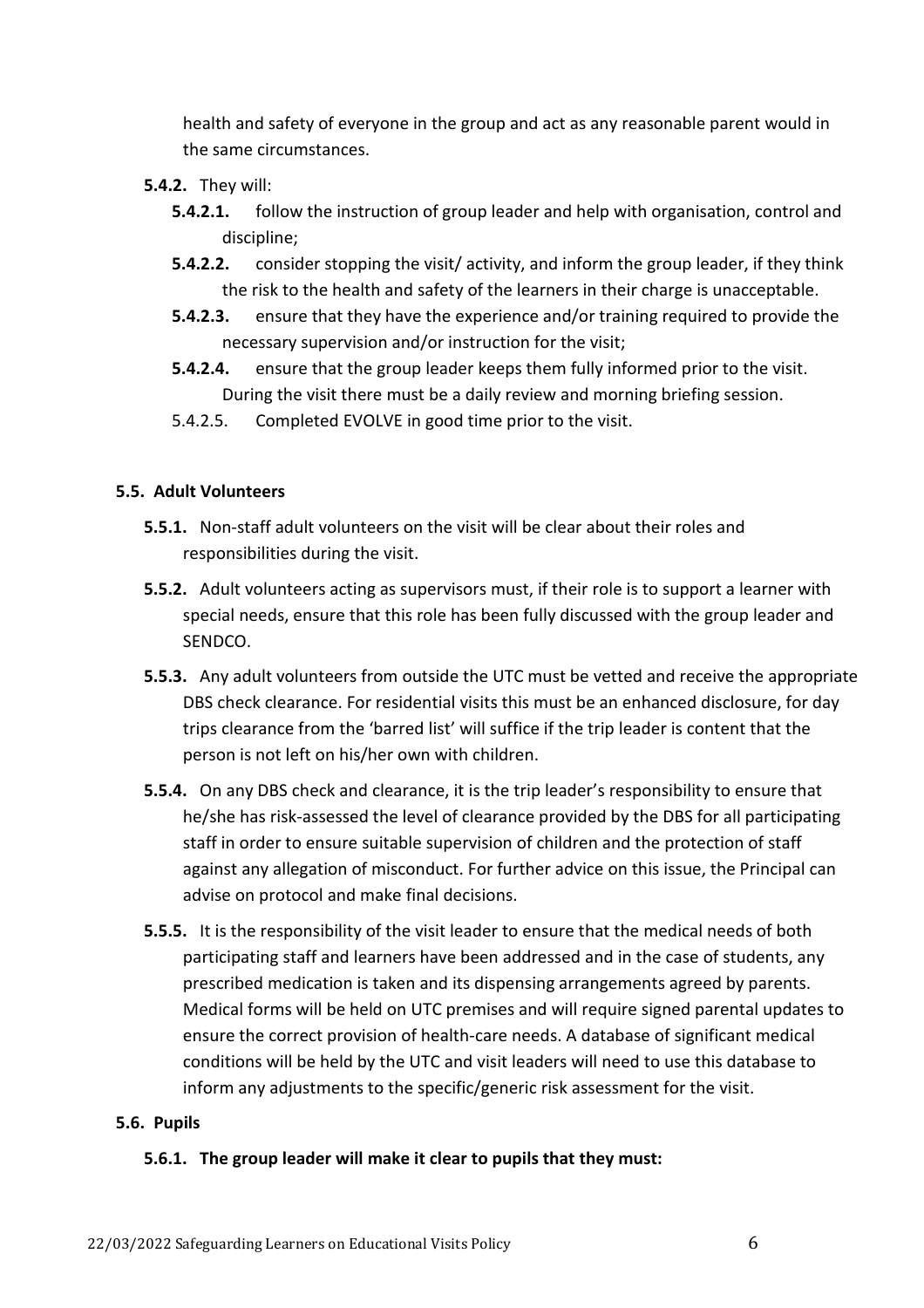- **5.6.1.1.** return a signed parental consent form (Appendix F) as well as a code of conduct form (Appendix D) for residential visits;
- **5.6.1.2.** follow the instructions of the leader and other supervisors, including those at the venue of the visit;
- **5.6.1.3.** dress and behave sensibly and responsibly (following the UTC code of conduct);
- **5.6.1.4.** if abroad, be sensitive to local codes and customs;
- **5.6.1.5.** look out for anything that might hurt or threaten themselves or anyone in the group and tell the group leader or supervisor about it;
- **5.6.1.6.** report all injuries, however minor to their adult supervisor;
- **5.6.1.7.** inform their adult supervisor of any illness or sickness.
- **5.6.2.** Every visit must be planned in advance, and details of the lead-times for planning are contained in the table in section 6.1 of this policy. A checklist for planning a visit is to be found in Appendix C of this document. All visits beyond the Extended Learning Environment must be approved following the completion of the Educational Visits Application on EVOLVE will guide the visit leader on steps regarding visit risk assessment and will require the signature of the EVC for approval.
- **5.6.3.** Informing all those staff in the UTC who will be affected by the visit, e.g. UTC kitchen, site officers, pastoral tutors, teachers of those students going, is the responsibility of the leader of the visit. An accurate list of participants must be made available to the EVC prior to the visit.
- **5.6.4.** For visits which carry a parental contribution, students and parents will receive clear instructions about:
	- **5.6.4.1.** payments;
	- **5.6.4.2.** timing and itinerary;
	- **5.6.4.3.** Clothing and equipment;
	- **5.6.4.4.** Behaviour.

# **5.7. Parents**

**5.7.1.** Parents will be able to make an informed decision whether their child will go on the visit. The group leader will ensure that parents are given sufficient information in writing and are invited to any briefing sessions (particularly for international visits). This information will explain the nature and purpose of the visit and outline the programme/itinerary with reference to health and safety issues. The group leader will also tell parents how they could prepare their child for the visit by, for example, reinforcing the visit's code of conduct.

# **5.7.2.** Parents will need to:

- **5.7.2.1.** provide the group leader with emergency contact number(s);
- **5.7.2.2.** sign the consent form;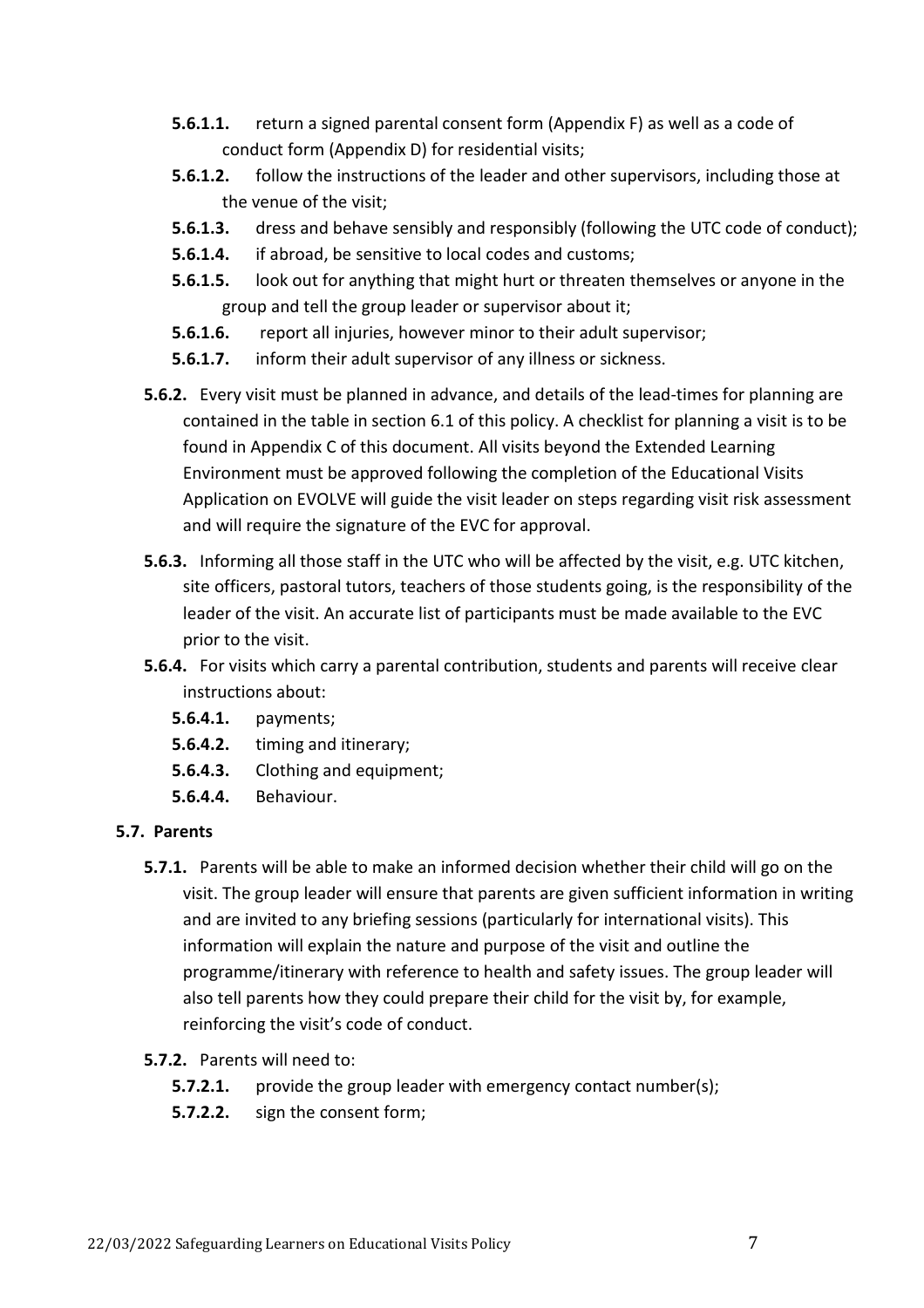- **5.7.2.3.** give the group leader information about their child's emotional, psychological and physical health which might be relevant to the visit (usually by means of the consent form).
- **5.7.2.4.** Parents will, for certain higher cost visits, have the opportunity to pay in instalments for the activity. Although the UTC relies on voluntary contributions by parents, there are circumstances when parents may apply to the Principal for assistance. (In most circumstances the pupils would be expected to fall into the Pupil Premium category.)

## **6. Timelines**

**6.1.** Adequate planning is essential in the effective execution of educational visits. Below is a guide to the time needed to plan educational visits. This will act as a guide for all visit leaders. (See Appendix C)

| <b>Category A</b> visits (those within the Extended<br>Learning Environment which fall within the<br>remit of the generic risk assessment) | <24 hours before departure                     |
|--------------------------------------------------------------------------------------------------------------------------------------------|------------------------------------------------|
| <b>Category B1</b> visits (regional and national visits)                                                                                   | 1 week to 1 month before departure             |
| <b>Category B2</b> (international) and C visits<br>(adventurous)                                                                           | >1 month and up to 1 year before<br>departure. |

## **7. Planning**

- **7.1.** Whether the visit is to the local area for a lesson or a residential stay in the UK or abroad it is essential that planning has taken place for every stage. The Principal will delegate this planning to the organiser of the visit (the group leader). The planning process behind the visit remains the most effective risk/benefit analysis and is the precursor to the risk assessment, which simply serves to illustrate this thought process in paper form. This planning process starts with a planning meeting with the EVC.
- **7.2.** The Principal must be satisfied that this person is competent and has the necessary relevant experience. This will require some basic information about the proposed excursion and might include:
	- **7.2.1.** visit objectives;
	- **7.2.2.** likely date, duration, venue and an initial estimate of costs;
	- **7.2.3.** student target group, staffing.

# **8. Risk/Benefit Assessment**

**8.1.** In practice, risk assessments, which employers are legally required to do, are to be carried out by the visit leader. An assessment will be completed well before the visit, and will be approved by the EVC, and for category B2 and C visits by the LA.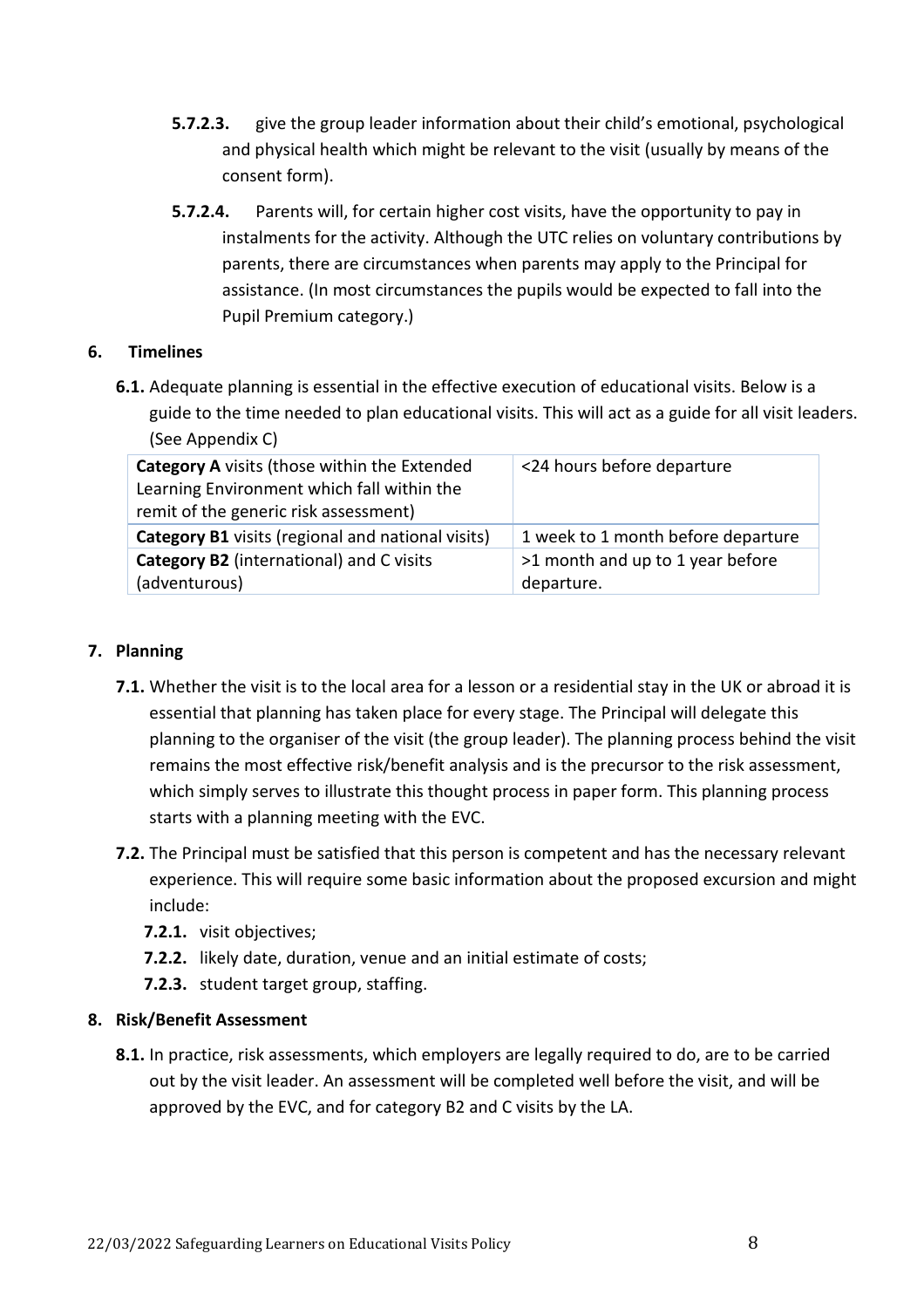- **8.2.** Risk assessments completed by employers/providers are helpful documents to guide risk assessment for visit leaders/the EVC, but are only a guide for the completion of the legallybinding internal risk assessment process.
- **8.3.** The risk assessment will be based on the following considerations:
	- **8.3.1.** what are the hazards?
	- **8.3.2.** who might be affected by them?
	- **8.3.3.** what measures need to be in place to reduce risks to an acceptable level? (e.g. locks on doors of sleeping accommodation)
	- **8.3.4.** can the group leader put the safety measures in place?
	- **8.3.5.** what steps will be taken in an emergency?
	- **8.3.6.** an appropriate 'Plan B', will the excursion be impeded for any reason
	- **8.3.7.** once risks have been assessed and appropriately minimised, the trip leader must once again assess whether the trip may proceed.
- **8.4.** The visit leader/EVC will take the following factors into consideration when assessing the risks:
	- **8.4.1.** the type of visit/activity and the level at which it is being undertaken;
	- **8.4.2.** the location, routes and modes of transport;
	- **8.4.3.** the competence, experience and qualifications of supervisory staff;
	- **8.4.4.** the ratios for teachers and supervisory staff to students;
	- **8.4.5.** the group members age, competence, fitness and temperament and the suitability of the activity;
	- **8.4.6.** the special educational or medical needs of pupils;
	- **8.4.7.** the quality and suitability of available equipment;
	- **8.4.8.** seasonal conditions, weather and timing;
	- **8.4.9.** emergency procedures;
	- **8.4.10.** how to cope when a pupil becomes unable or willing to continue;
	- **8.4.11.**the need to monitor the risks throughout the visit. This forms an important part of dynamic risk assessment and all group leaders will be made aware of the need to continually re-assess hazards, particularly in the light of changing circumstances, e.g. weather, closure of facilities or unexpected environmental changes.

**8.5.** It is good practice to ensure that:

- **8.5.1.** groups of students will never be left in an area where they are unaware of a proximate point to locate a member of staff (remote supervision). This arrangement must be communicated clearly to children and several verbal checks carried out with identified learners;
- **8.5.2.** Be aware of individuals on the visit who may not hold a DBS and monitor all interaction with these individuals and students .
- **8.5.3.** it is the group leader's responsibility to be aware the approximate location of his/her supervisory staff at all times;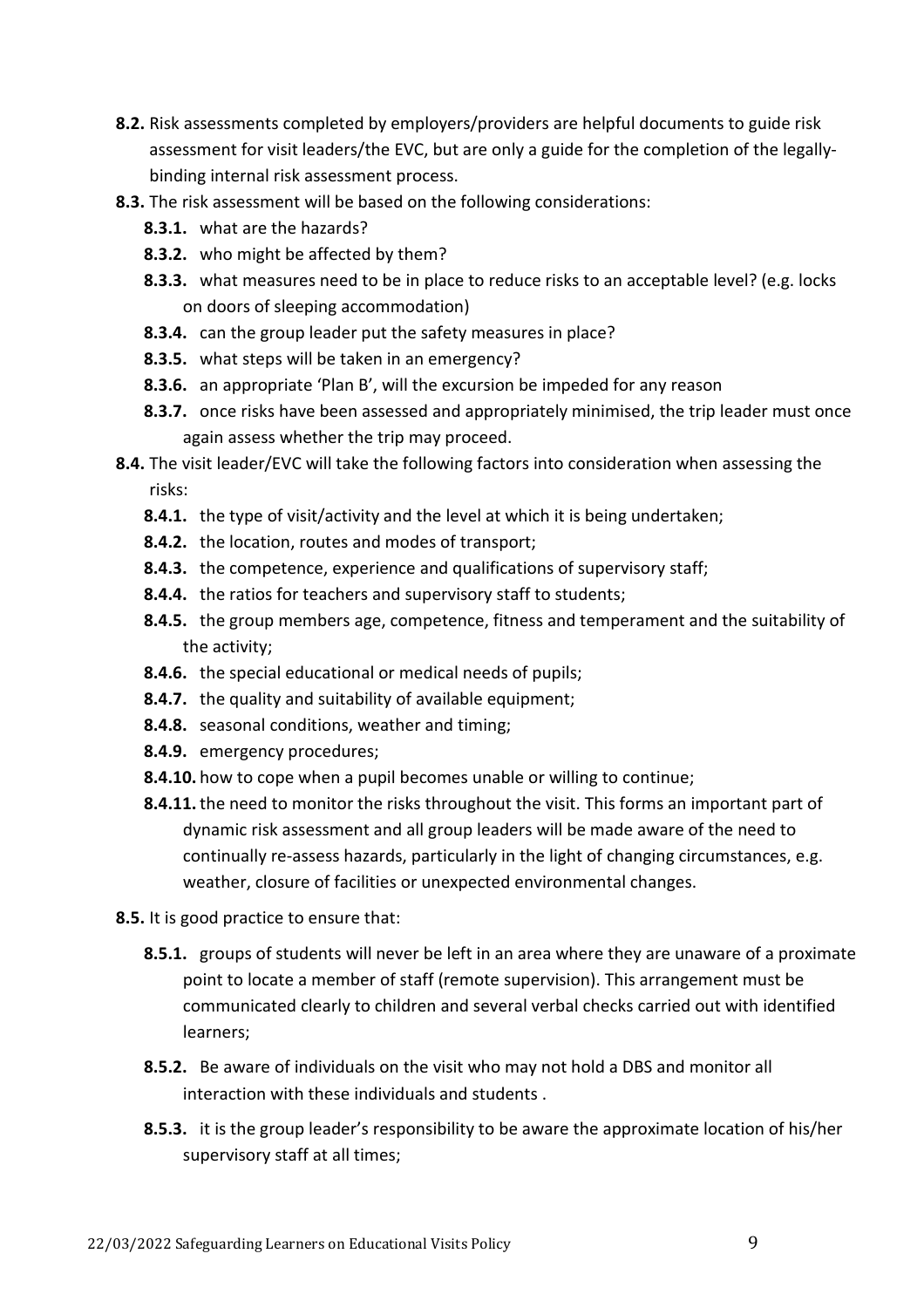- **8.5.4.** arrangements will be made to ensure that when the group are working independently, they can be gathered together swiftly and effectively;
- **8.5.5.** groups of students must never be left on their own and separated *en masse* from supervisory staff;
- **8.5.6.** if students become distressed as a result of environmental or social factors affecting a planned activity, the trip leader must re-assess his/her risk-benefit analysis of the activity, and, if the need arises, be prepared to withdraw the activity to ensure the continued safety and security of the children involved.

## **9. Exploratory Visits**

- **9.1.** Where possible, this will be made by any teacher trying to organise an activity. This will allow the group leader to:
	- **9.1.1.** ensure the venue is suitable to meet the aims and objectives of the visit:
	- **9.1.2.** obtain advice from the people who manage events or run venues for schools/academies – they may also provide names and addresses of other schools/academies who have used their facilities;
	- **9.1.3.** assess potential areas and levels of risk;
	- **9.1.4.** ensure that the venue can cater for all the needs of the staff and pupils in the group;
	- **9.1.5.** become familiar with the area the party intend to visit.

# **10. Financial Planning**

- **10.1.** The visit organiser must ensure that all costs are included and clearly explain to parents what is included in the price per student.
- **10.2.** Day visits will normally include:
	- **10.2.1.**transport;
	- **10.2.2.** admission charges;
	- **10.2.3.** insurance;
	- **10.2.4.**reprographic materials.
- **10.3.** Residential trips will include:
	- **10.3.1.**transport;
	- **10.3.2.** accommodation
	- **10.3.3.** meals (half/full board);
	- **10.3.4.** evening entertainment;
	- **10.3.5.** insurance;
	- **10.3.6.**reprographic materials;
	- **10.3.7.**specialist tuition/equipment;
	- **10.3.8.** admission charges;
	- **10.3.9.** contingency fund for emergency.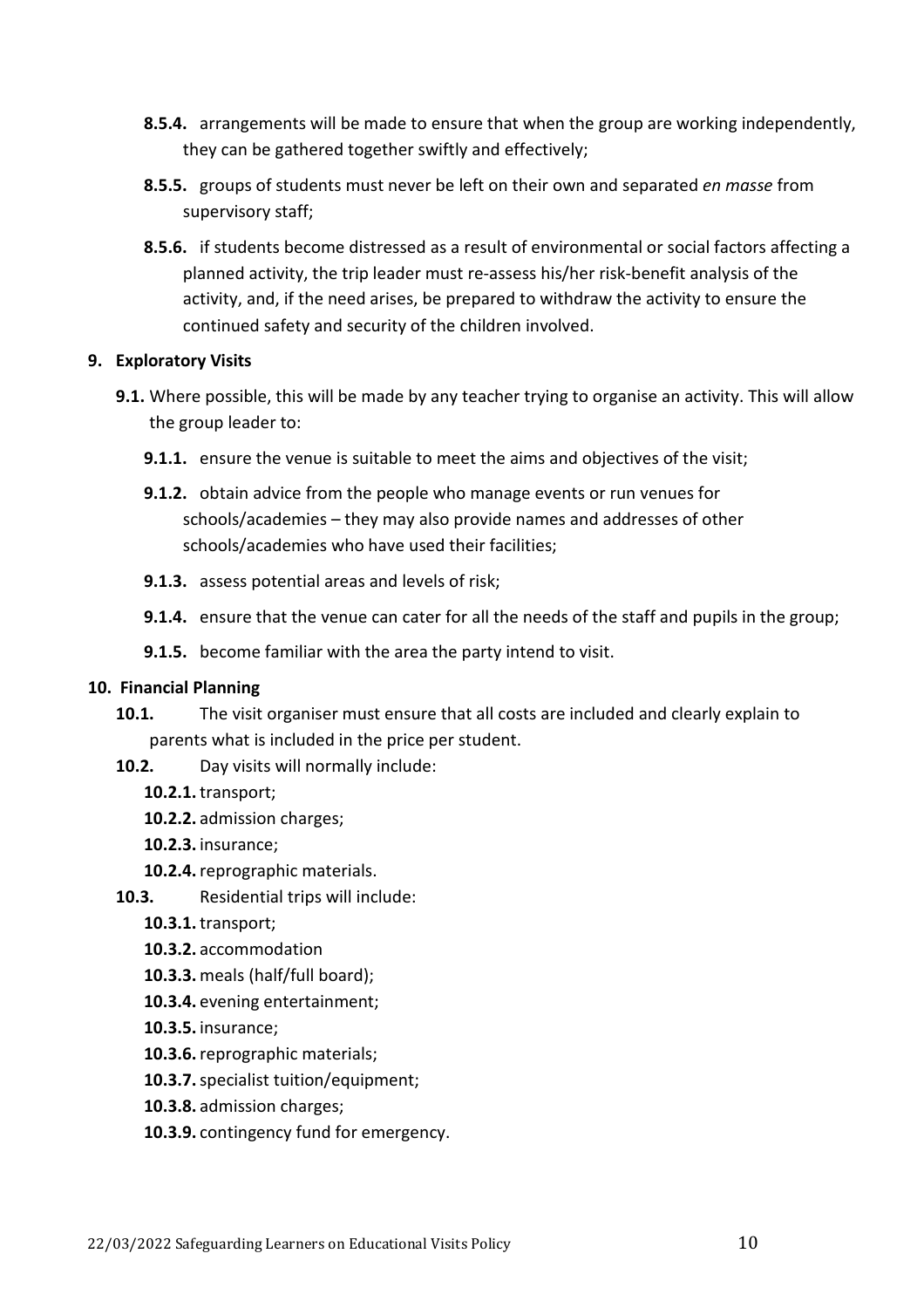**10.4.** The costing of the visit, including insurance and administration charges and the procedures for all financial arrangements must be discussed with the Director of Operations and Finance before any information is given to students. It is the visit leader's responsibility to complete the educational visits application form and to ensure that the Director of Operations and Finance has signed it to approve any financial transaction. These include:

**10.4.1.** a calculation of cost per child;

**10.4.2.** insurance costs;

**10.4.3.** entry costs;

**10.4.4.**transport costs;

**10.4.5.**reference to other costs (e.g. pocket/spending money guidelines);

**10.4.6.**there is a £1 per pupil administration fee for day trips;

**10.4.7.**there is a £10 per pupil administration fee for residential trips.

- **10.5.** Students are not expected to pay for any related cover costs, as these resources are allocated centrally.
- **10.6.** Once approved, the Director of Operations and Finance will ensure that the mechanisms for payment e.g. *ParentPay* are activated.
- **10.7.** Banking arrangements will be in place to ensure that the visit's receipts are separate from other UTC funds and from private accounts.
- **10.8.** A visit may have to be cancelled if there are not enough voluntary contributions to ensure the viability of the visit. Visit organisers must include this information in a letter to parents outlining the cost of the visit.
- **10.9.** The Principal may levy a charge for visits when it is deemed to be an optional extra i.e. **10.9.1.** falls outside UTC hours;

**10.9.2.** does not form part of the UTC Curriculum or is not within the scope for the statutory requirements relating to religious education.

- **10.10.** The charging arrangements for any trip must be cross-referenced with the financial policy of the UTC. For visits outside the remit of the ELE, the UTC will ask for a voluntary parental contribution to cover all costs (not including cover costs of the visit or absent teachers) of the visit. It will be made clear, however, that visits may not run without sufficient voluntary contributions.
- **10.11.** For ELE visits, the UTC will ask parents for a 'one-off' voluntary contribution to cover transport costs to employer sites and curriculum venues.

# **11. First Aid**

**11.1.** This will form part of the risk assessment. As outlined in the ELE section of this policy, it will usually be expected that a first-aid box accompanies the leader on any ELE trip. Under normal circumstances, appropriately trained first-aid staff and facilities will be available at construction employer/sponsor sites, however the trip leader will need to confirm arrangements for this in advance. An appropriately trained first-aider must accompany an international visit.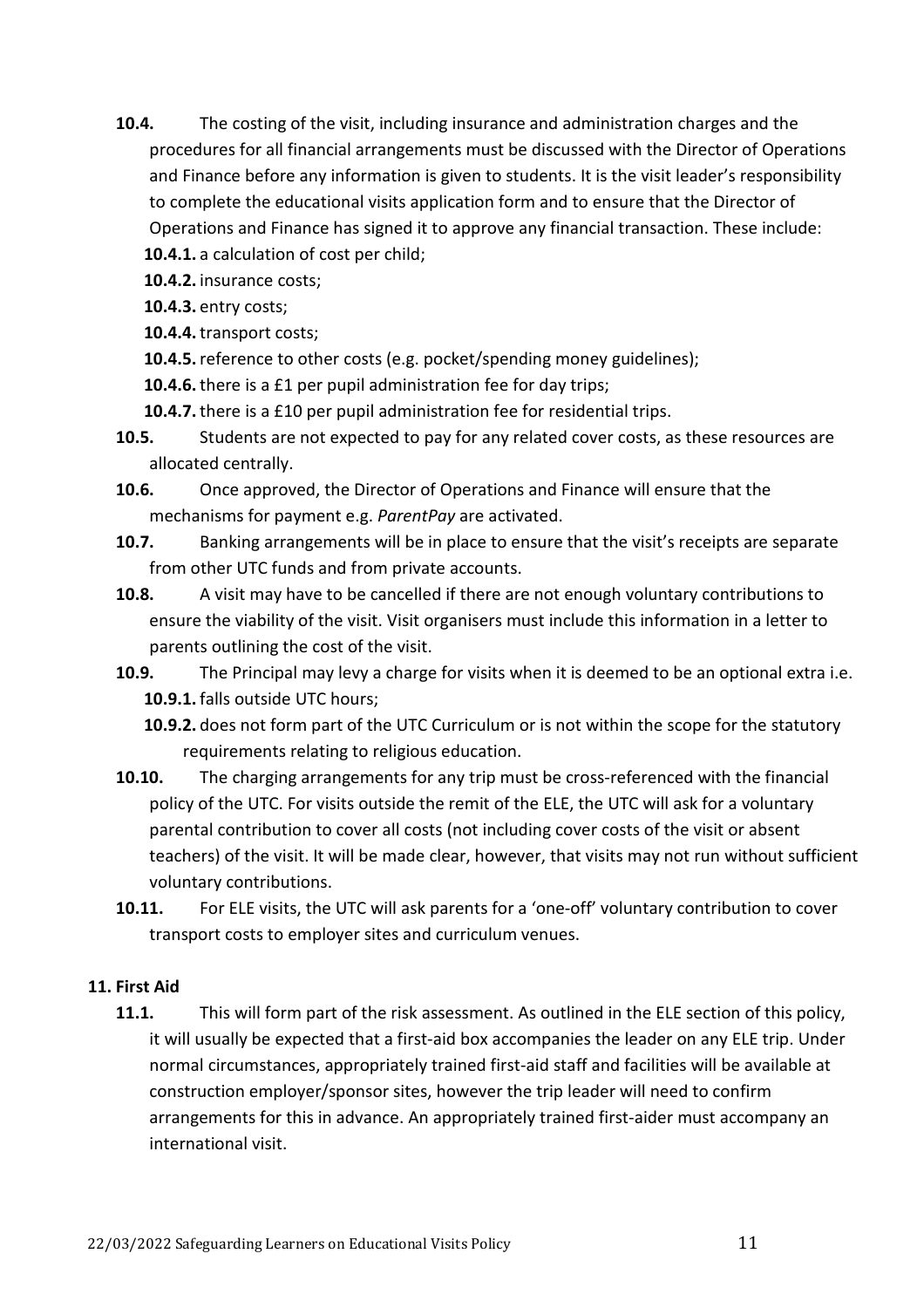- **11.2.** All adults in the group will know how to contact the emergency services and access pupil's medical details. Student and staff medical information must be checked before any visit departure and appropriate risk management procedures considered e.g. the administering of an epipen for anaphylaxis.
- **11.3.** In the event of an accident, medical treatment will be sought. An adult must accompany the child until the parent is able to take over. The Principal or UTC emergency contact person will be kept fully informed of all circumstances.

# **12. Head Counts**

- **12.1.** Regular head counting is a simple procedure to avoid losing contact with students on UTC visits. The students will be assigned a teacher for the duration of the visit. They will carry a list and be aware of the whereabouts of their learners throughout the visit. Group leaders will appoint a person to be responsible for total head counts. These are particularly important before the start and finish of all journeys and transition of activities during the day.
- **12.2.** All learners will be aware of emergency procedures if they become separated from the group. If students are given the opportunity to spend time away from their 'adult' they will work in small groups. No student will go off on their own as part of an organized UTC activity.

# **13. Emergency Planning**

- **13.1.** All visit leaders are expected to take the relevant contact details of members of the UTC's leadership team.
- **13.2.** The expected course of action in the event of an emergency is as follows:
	- **13.2.1.** Contact to the Principal or a nominated member of the Leadership team;
	- **13.2.2.** inform the contact of location, time and nature of emergency;
	- **13.2.3.** do not under any circumstances speak to third parties or parents until the Principal is aware of the emergency.

# **14. Extended Learning Environment (ELE)**

- **14.1.** Our Extended Learning Environment (ELE) will provide a framework within which visits to approved partner sites as well as sites which are assessed to be of low-risk can take place without the explicit permission of parents. Parents will have an opportunity to opt out of the ELE scheme, however given the ethos of the UTC and the fact that all students have made an active choice to join the UTC, this is considered to be extremely unlikely to occur. Alternative on-site arrangements will be made if this is the case, including the provision of appropriate learning resources. An EVOLE should always be submitted and although not essential as detailed above, where possible it is always good practice to inform parents.
- **14.2. The rationale for ELE** is to improve access to the local business and academic community for staff and students at the UTC, by minimising administrative. To take advance of facility's available at Schools within the TTUTC MAT which TTUTC students would not normally be able to accesses. No promote good working practices within the TTUTC MAT.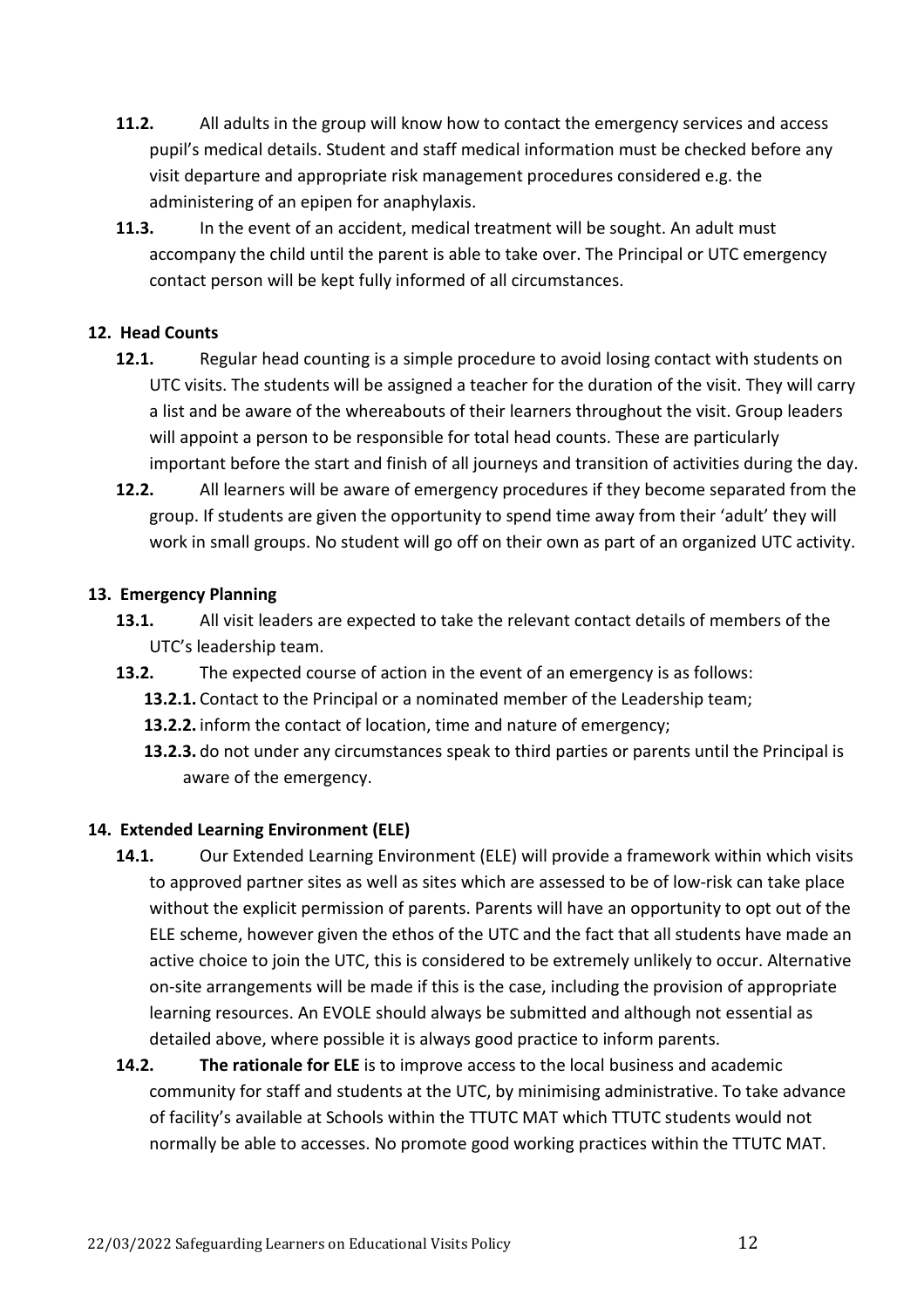- **14.3. Access** Many of these local visits (defined as visits within the West Midlands the catchment area of all pupils at the UTC) will be on foot, however some visits within can be accessed by mini-bus or alternative sustainable transport.
- **14.4. An Extended Classroom:** Visits taking place within the ELE are of intended to be an extension of the classroom learning environment and will not require individual parental consent. Instead, teachers and support staff will be able to use their initiative to take a group of learners, often at short notice, to a location in the local community, so that learning can take place in a 'real-life' context. Parental consent for ELE visits will be achieved by the provision of a signed 'opt-out' letter, otherwise TTUTC will make it clear that all students will be expected to be active participants in ELE visits. Letters home, a policy overview on the UTC website and newsletter items will refer parents to the operation of the ELE to re-assure parents of the benefits this innovative and flexible approach to low-risk local visits. All usual teacher-to-student ratios will be followed and risk-assessment planning will take place to ensure the safety and security of each visit. The UTC will always be aware of time, location and pupil composition of an ELE visit. There will normally be no charge for ELE visits.

#### **15. Reviewing Activities**

- **15.1.** Following an activity taking place, the lead member of staff is required to debrief the Principal on the success of the activity, procedures for health and safety and educational merit of the visit. Leaders should complete an evaluation on the relevant section of EVOLVE.
- **15.2.** Where appropriate, the lead member of staff will be required to review and update stored risk assessments for the activity to ensure that they remain fit for use and up to date.

#### **16. Reporting Injuries and Accidents**

- **16.1.** The lead member of staff will assess any situations that arise and make appropriate changes to the activity and procedures to ensure the continued safety of all UTC members.
- **16.2.** In the event of an minor injury, the lead member of staff will ensure appropriate first aid in administered and then assess the situation to determine any changes from planned activities either for the individual or the group as a whole.
- **16.3.** In the event of serious injury or death, the lead member of staff will follow the procedures described in **part 13,** above.
- **17. DfE Guidance and other documentation** has been used to create this document. The specific guidance documents include:
	- **[Health and Safety advice on Legal Duties and Powers](https://www.gov.uk/government/uploads/system/uploads/attachment_data/file/335111/DfE_Health_and_Safety_Advice_06_02_14.pdf)**
	- **[School Trips and Outdoor Learning Activities](http://www.hse.gov.uk/services/education/school-trips.pdf)**
	- **[Council for Learning Outside of the Classroom](http://www.lotc.org.uk/)**

Other relevant policies:

• Teaching and Learning Policy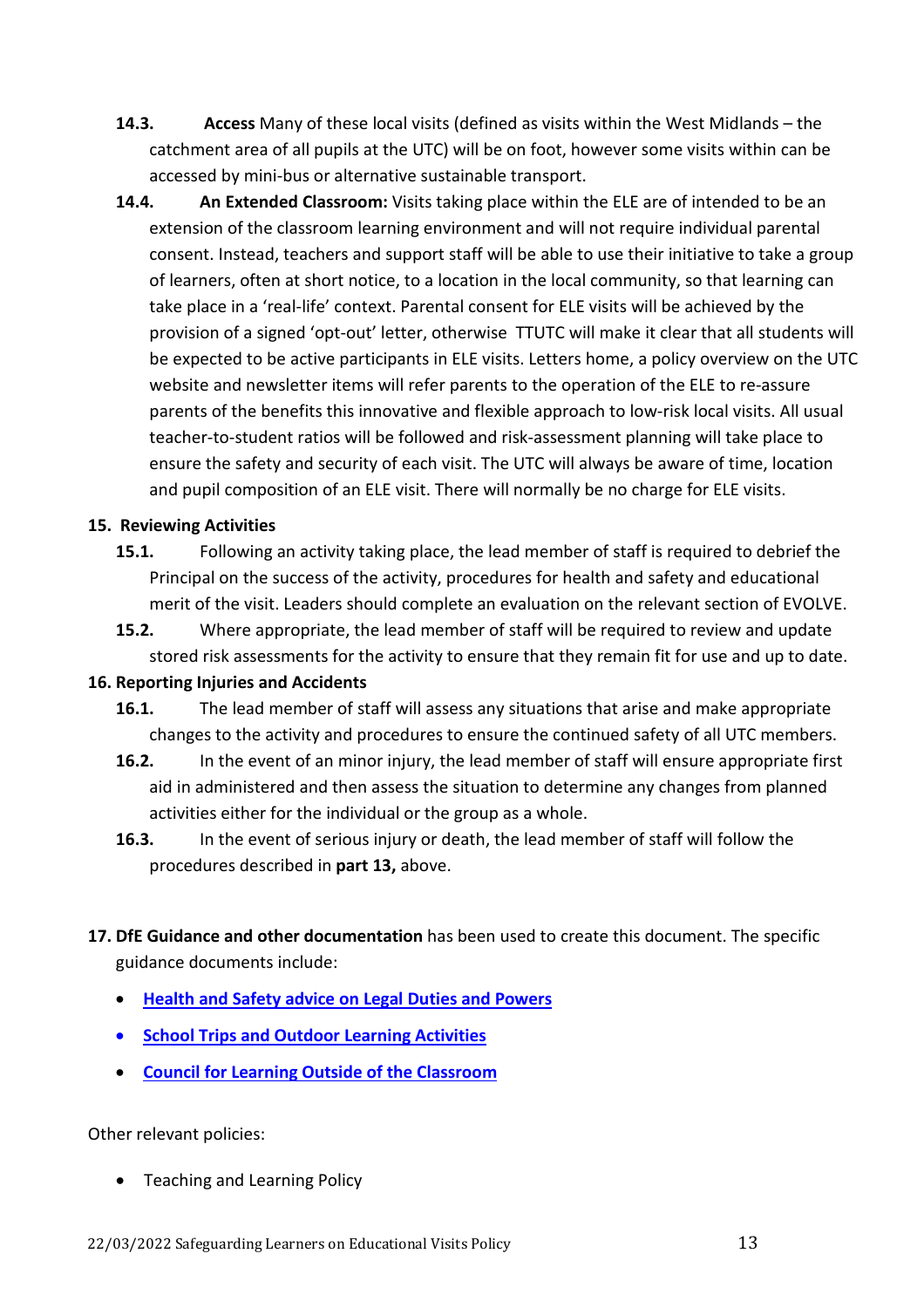- TTUTC Health and Safety Policy
- Emergency Planning policy
- TTUTC Safeguarding policy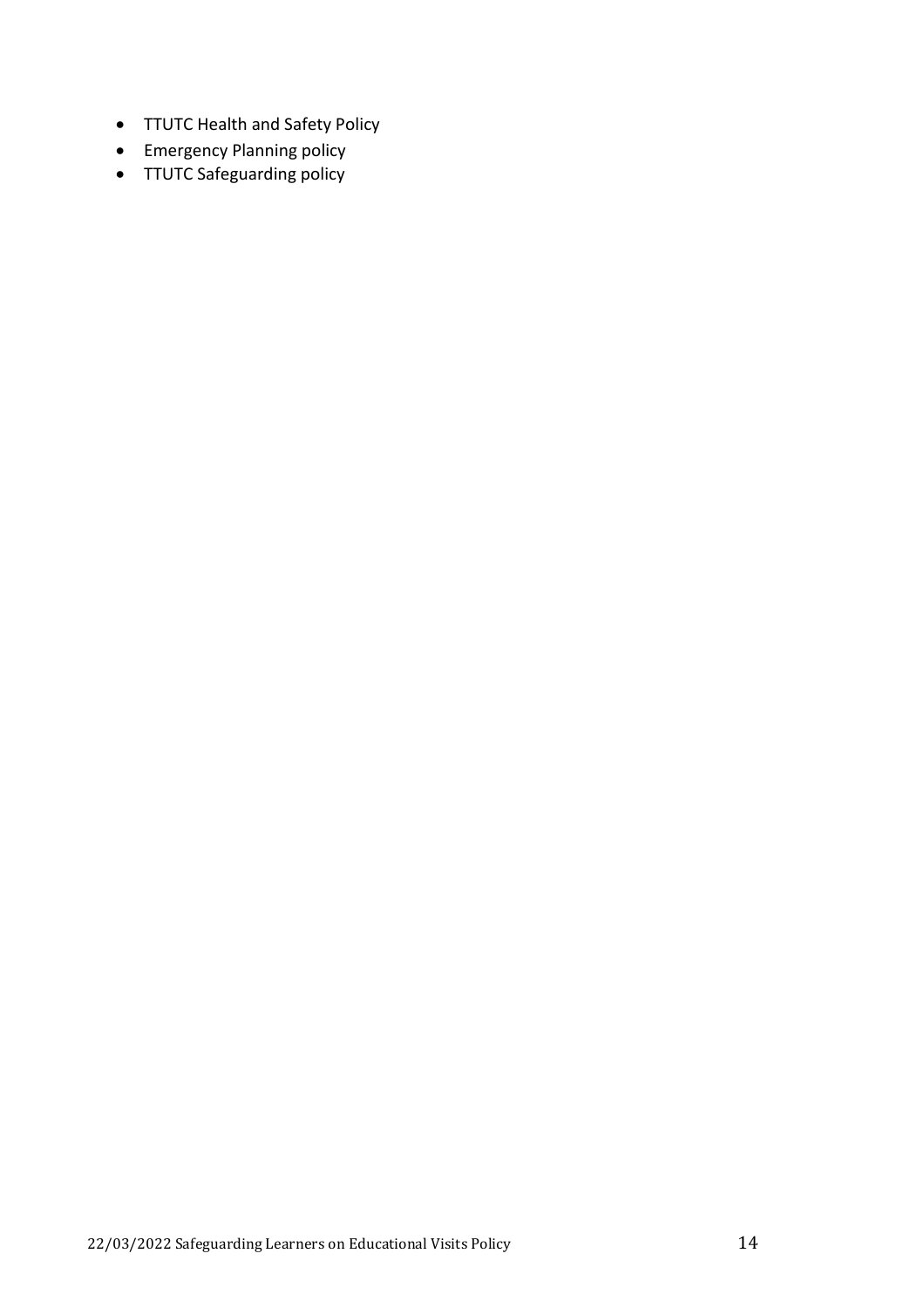# **Appendix A – List of Locations forming part of the Extended Learning Environment.**

- Visits to Springfield Brewery Construction site for learning activities as part of the construction curriculum
- Visits to the University of Wolverhampton (city campus) for specialist training and lessons, careers advice, guidance and other related activities
- Visits to sporting or similar venues to conduct enrichment during UTC hours
- Visits to local employer partners as part of the construction curriculum
- Visits to Schools within the TTUTC MAT
- Visits to the School of Architecture.
- Visits within the Springfield campus
- Fowlers park .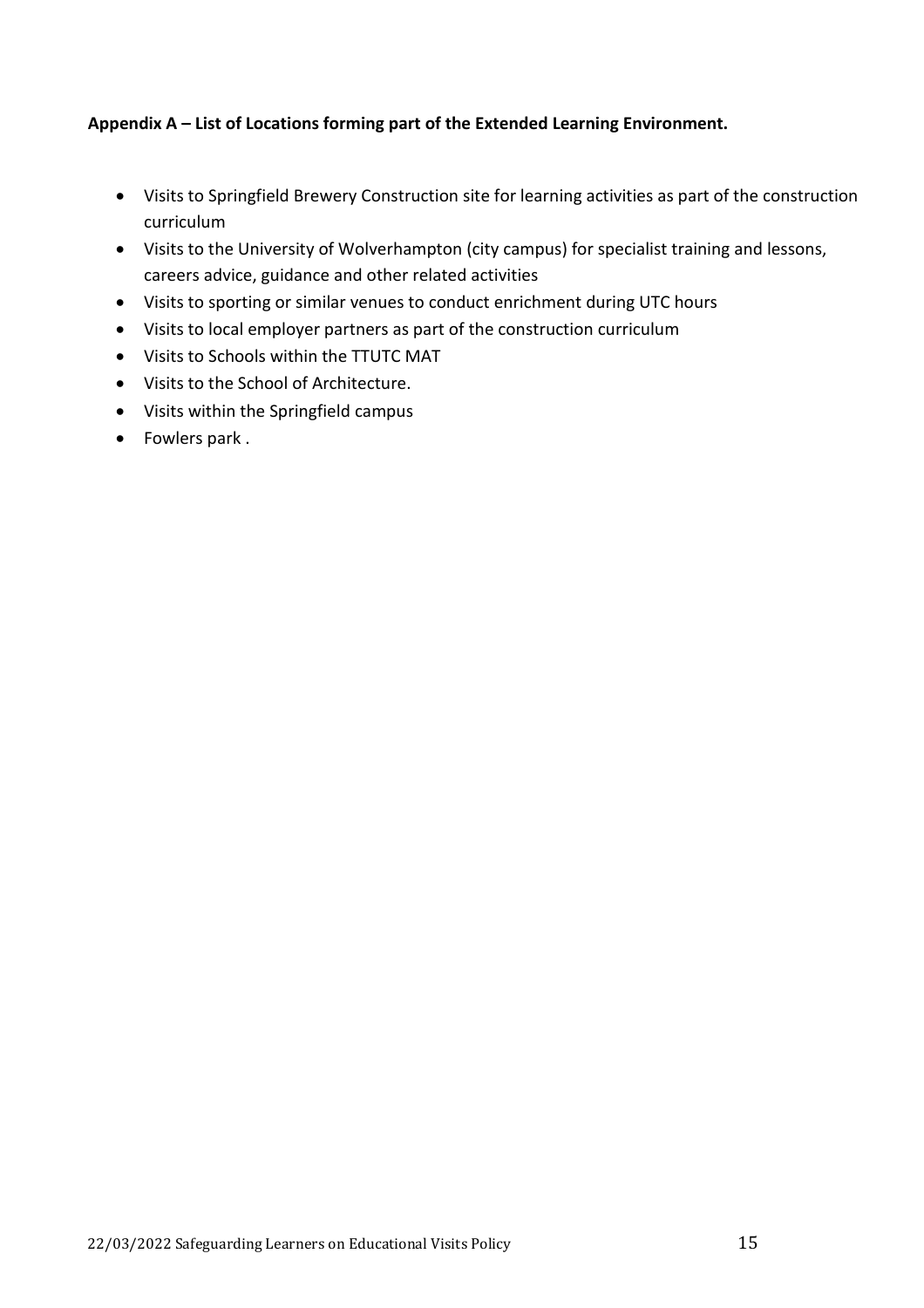#### **Appendix B**

#### **A GUIDE TO EDUCATIONAL VISITS RESPONSIBILITIES– UK(CATEGORY B)**

Use this guide to ensure that the correct procedure is carried out for each trip in a safe and timely manner. Please also refer to the Educational Visits policy document, which can be found in the staff shared area and in the resources section of EVOLVE, for additional information.

| What?                                                     | When                                              |
|-----------------------------------------------------------|---------------------------------------------------|
| Initial trip notification                                 | At least 4 weeks in advance of the trip.          |
| Complete the "Application for and Educational Visit" form | At least 25 days prior to the visit taking place. |
| Letters to parents                                        | At least 3 weeks prior to the visit taking place. |
| Additional information to parents                         | At least 2 weeks prior to the visit taking place  |
|                                                           | This should be completed when all the permission  |
|                                                           | and medical forms have been received from parents |
| Complete Student register                                 | at least 1 week prior to the visit taking place.  |
| Participating Staff briefing                              | At least 3 days prior to the visit taking place.  |
| <b>Student Briefing</b>                                   | At least 2 days prior to the visit taking place   |
| Complete Student register                                 | Immediately prior to departure                    |

#### **Group Leader Responsibilities**

- One adult, the Group Leader, must have overall responsibility for the planning, management, supervision and conduct of an off-site visit or activity.
- Every off-site visit or activity must have a Group Leader and approved aim(s) and objective(s) (to be included on the visits booking form).
- The Group Leader must be appointed or approved by the Governing Body or Principal, Vice Principal and/or EVC within the UTC for off-site visits.
- The Group Leader is the key person in the process of safe and successful delivery of off-site visits and activities and must be the person to submit the EVOLVE paperwork.
- The Group Leader is expected to remain with the group and stay in the same accommodation, close to the group, unless approval has been given for remote supervision or delegation of responsibility to another adult.
- The UTC should offer CPD through a process of induction and 'apprenticeship' style training and are strongly recommended to send future Group Leaders on the Group Leader Training course.
- Within this context the Group Leader must:
- Have the experience, training and qualifications (where appropriate) to safely control the group on the planned visit or activities and lead the team of other accompanying teachers and adults;
- Appoint a competent deputy in conjunction with the Principal, Vice Principal and/or EVC, if working with one or more other adults;
- Use the TTUTC Visits Policy to prepare for a visit or activity;
- Follow the special guidance for exchange visits;
- Carry out all the necessary planning and preparation before the visit including full risk assessments and risk management processes and where necessary a planning visit to the site;
- Ensure all activities are suited to the age, aptitude and experience of the particular pupils;
- Maintain appropriate levels of supervision see LOTC guidance within the Educational Visits policy;
- Be aware of child protection issues;
- Define the roles and responsibilities of accompanying teachers and other adult;
- Provide full written information to parents or carers and obtain their fully informed consent;
- Prepare and brief pupils, their parents and accompanying teachers and other adults;
- Ensure all adults are aware of any special needs or medical issues;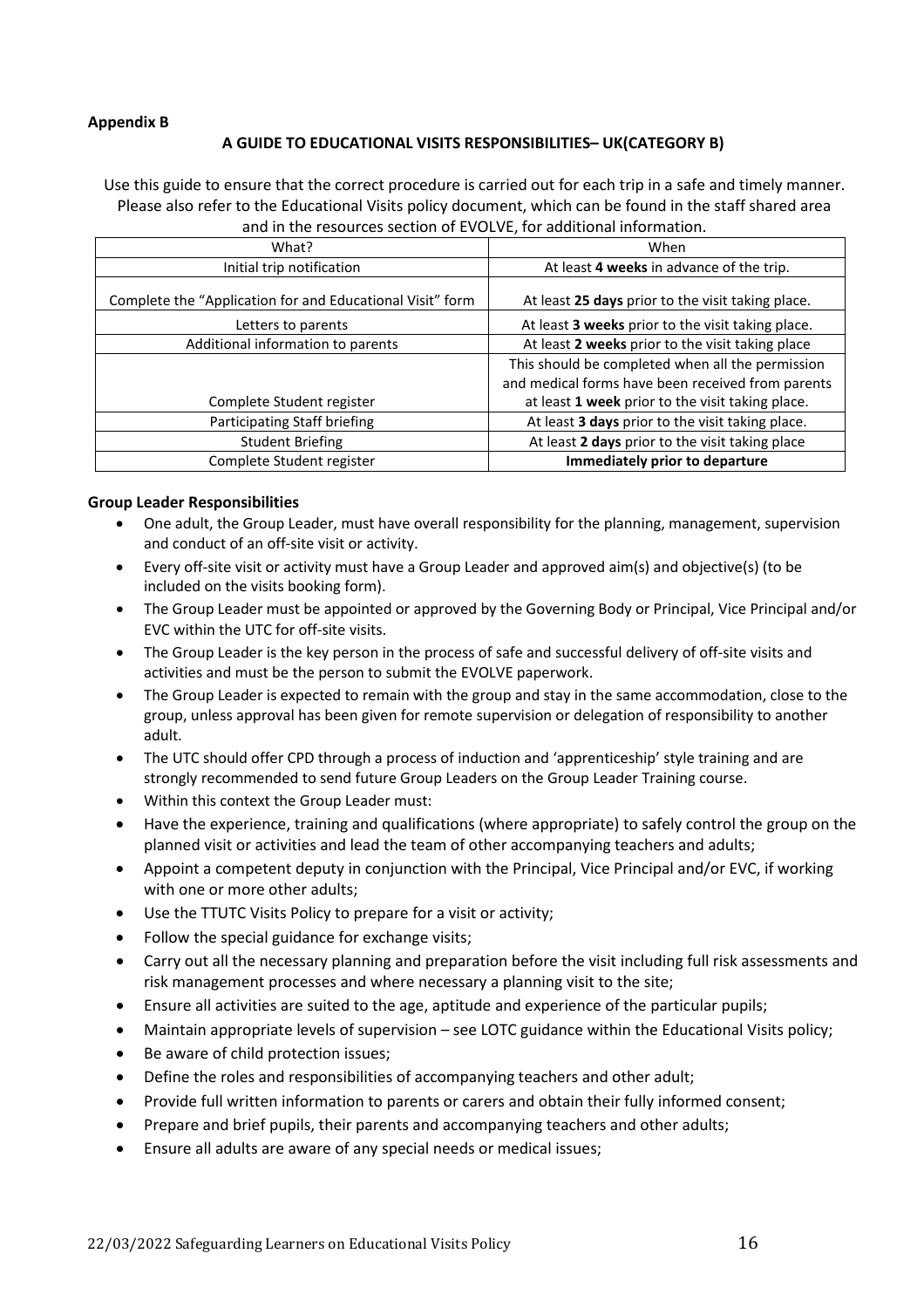- Manage the overall organisation during the visit, including staff leadership, supervision of pupils and have due regard for the health, safety and welfare of everyone at all time;
- Be able to facilitate continuous and on-going risk assessment for the duration of the visit or activity and be prepared to stop the visit or activity if appropriate;
- Be able to initiate 'Plan B' or cease all activity and return to the UTC or base if appropriate.
- Be conversant with good practice in planned activities including those activities they are not directly leading or delivering;
- Determine the level of first aid and medical provision required and appoint an adult(s) to take that responsibility;
- Provide the Principal and/or EVC with all relevant documentation before departure;
- Carry all relevant documentation including emergency procedures;
- Have an effective and tested communication system with the designated member of staff from the academy/establishment in the event of emergency or delay;
- Report and record any accident, incident or near miss appropriately see policy guidance;
- Carry out a review of the visit or activity with the Principal and/or EVC;
- Observe the guidance set out for teachers and other adults.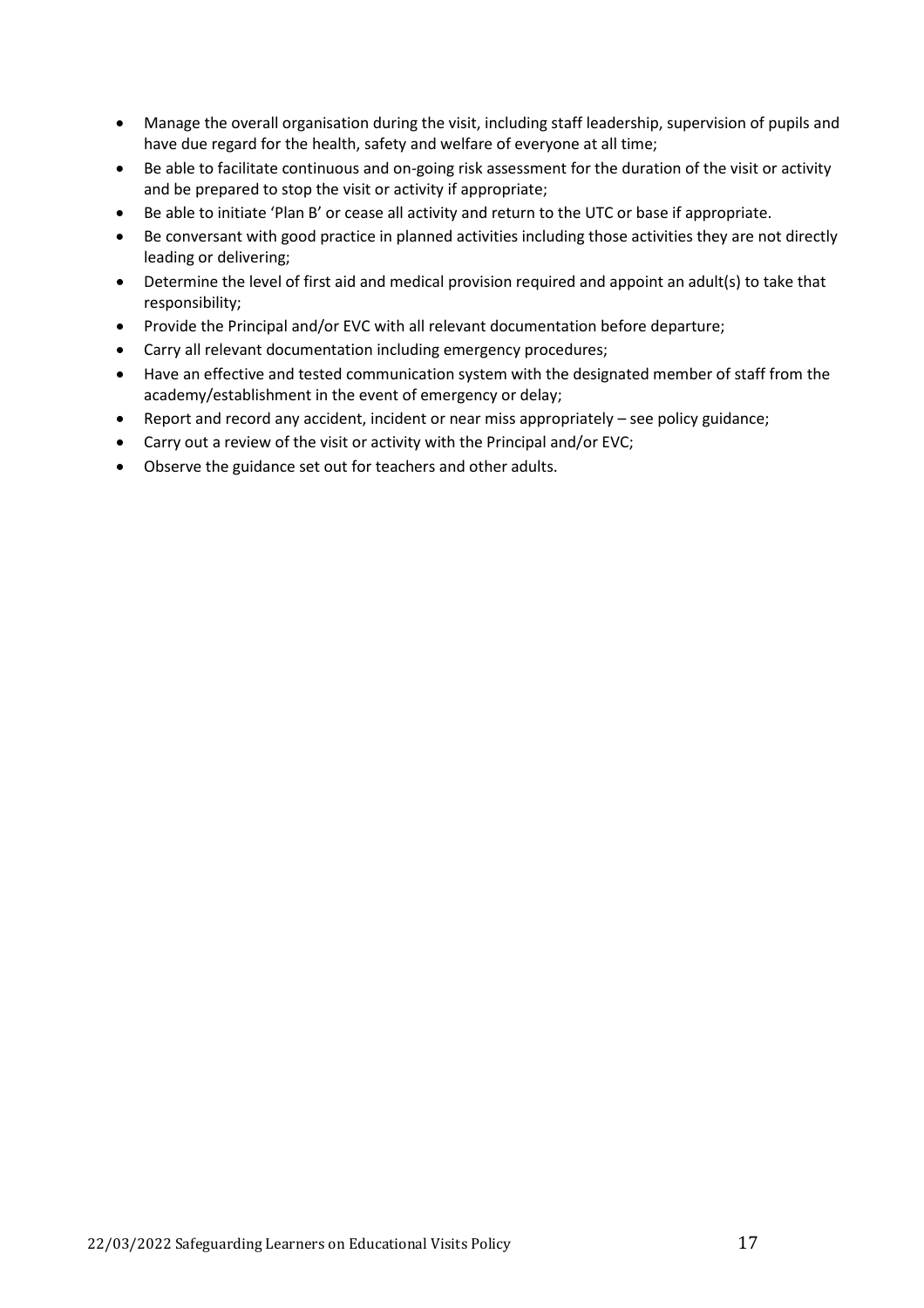#### **Appendix C - A Step by Step Guide for Planning a Visit outside the remit of the ELE**

1. Seek permission.

Approach the EVC for permission clearly stating the objectives of the visit, the likely date, duration and venue. Include information about target groups, staffing, resources and costs.

- 2. EVC will check the suitability of the trip, including possible examination clashes with the MIS Manager/Examinations Officer.
- 3. Planning
- where? (venue);
- transport options;
- staffing: teaching and non-teaching expertise;
- staff: pupil ratios ensure that all pupil needs are met;
- anticipate activities. Costing implications;
- delegate organization;
- cost calculate realistic cost to parents. Minimum group size for viability;
- maximum group size;
- letter to parents, reply slips, other documentation;
- deposit or full payment;
- risk Assessment;
- plan activities pupil workbook/diary;
- meeting with parents.

Before any trip is confirmed, approval by Educational Visits Co-ordinator is required.

#### 1. **Issues to consider before offering the trip by letter to parents/students:-**

- Full cost to venue.
- Are staff places free? If not, these need to be costed in.
- Full cost of transport
- Full cost of equipment charges
- Full cost of extra clothing (are the students expected to wear uniform?)
- Full cost of accommodation
- Insurance costs
- Admin fee for any non-compulsory trips (£1 Day Trip, £10 Residential)
- Minimum numbers required to make trip viable.
- **Ensure any travel agency is ABTA bonded in writing from ABTA**

#### 2. **Other costs to consider.**

- Food and drink
- Emergency Fund
- Mobile phone costs
- Hire charges for specialist equipment
- Minibus costs
- Cover costs cannot be included.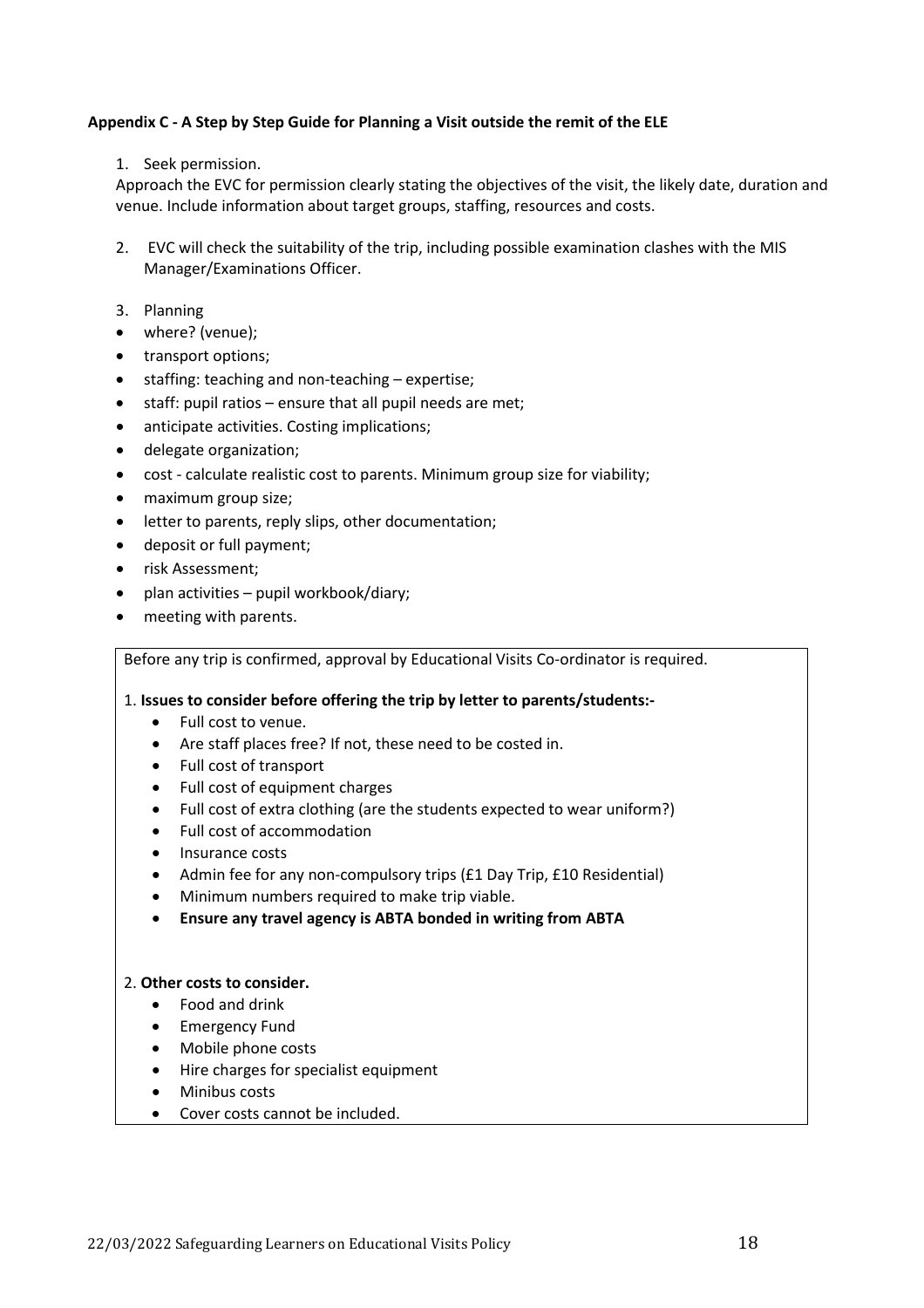#### 4. Ratios

When considering supervision of pupils the ratio of adult supervisors to pupils will consider:

- age, and ability of pupils;
- pupils with special educational or medical needs;
- nature of activities;
- experience of adults in off-site visits;
- duration and nature of journey;
- type of accommodation;
- competence of staff for type of activities;
- requirements or the organisation/venue being visited;
- competence and behaviour of pupils;
- first aid cover.

#### General guidance:

- Additional adults will be required for children with special educational or medical needs and if parents accompany a son/daughter on the visit, their presence does not add to the overall staffing ratio
- Ratios will take into account emergency situations when one member of staff may need to accompany a child to hospital. The ratios will still be sufficient to allow other activities to take place. The ratio does not have to be teaching staff. It may include non-teaching adults.
- The gender balance of the group will also be considered and addressed where possible.
- In high risk activities a lower ratio is required during the actual activity. This will include specialist instructors. Please check that the specialist instructors have undertaken a risk assessment and are working in group sizes which meet the academy's ratio requirements. With these visits, it is essential that instructional handover is made clear to students.
- For the protection of both adults and children no adults will spend time alone with a pupil.
- The staff code of conduct states clearly that in all other circumstances, staff will always be aware of the location of students and ensure they are never left on their own unattended.

#### 5. Selection Process

This will be as fair as possible. Where possible students will have priority over those who have already taken part in a similar visits. Selection will then be based on good behaviour and attendance.

#### 6. Insurance Cover

Under normal circumstances all educational visits will be covered under the UTC's insurance arrangements.

#### 7. Information to Parents

Parents will be kept fully informed throughout the planning stage. Before residential visits parents will be encouraged to attend a briefing meeting.

Type of Information:

- dates of visit; departure/return dates, time and venue; mode of travel, including name of travel company;
- cost of visit with simple breakdown costs;
- size of group and level of supervision, clearly stating any occasions when children may not be under close supervision;
- Needs to be clear about what the UTC will and will not provide within the cost of the trip.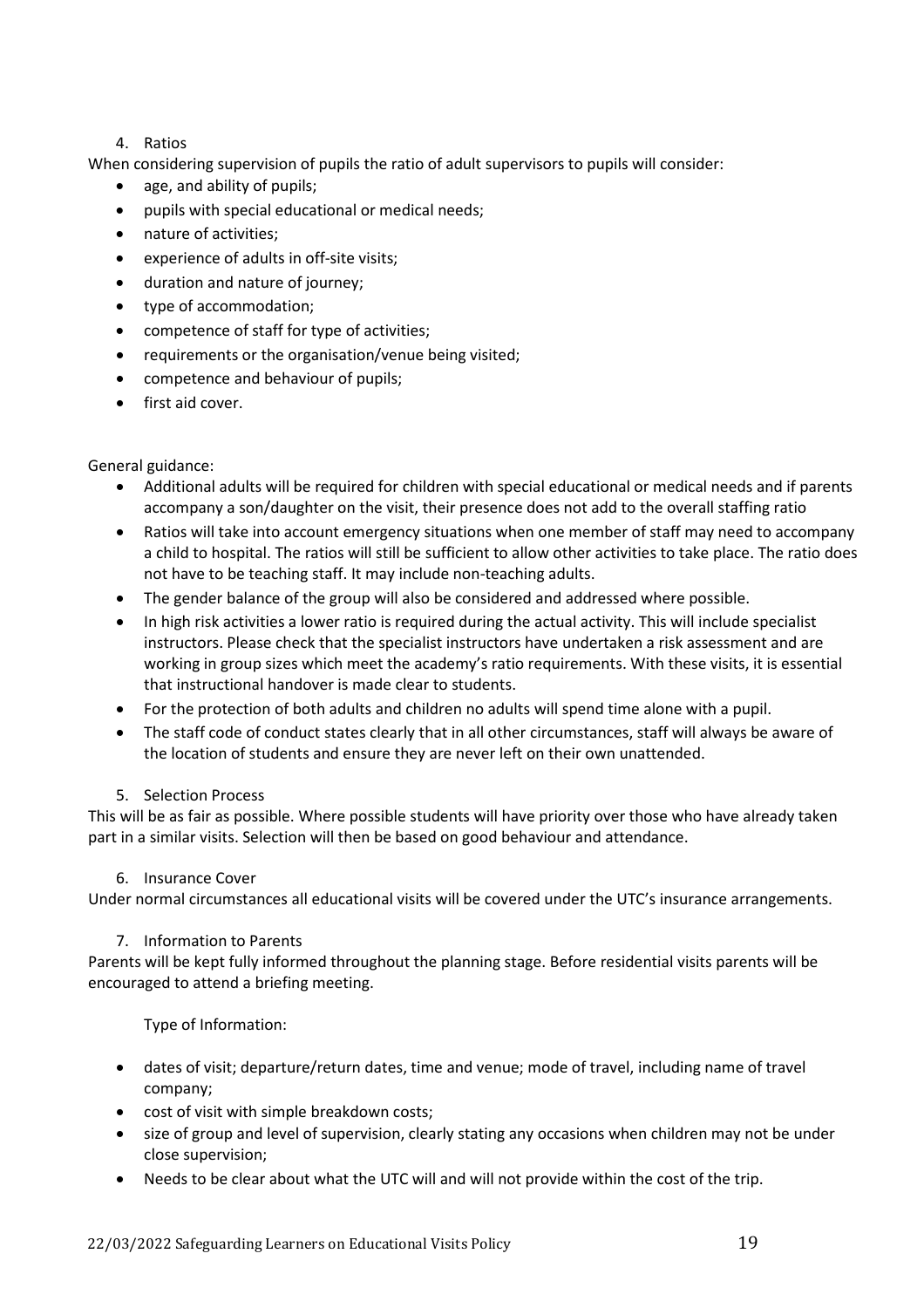- Needs to explain visit objectives; what the trip involves i.e. travel to and from the venue, accommodation if applicable, details of meals if applicable. If it is an activity trip, then details of whether the instructors are qualified, evening activities and insurance; details of accommodation, including supervisory arrangements;
- names of group leader and other supervision staff;
- details of provision for special educational or medical needs;
- procedures for students who require medical attention;
- information about standards of behaviour, particularly relating to out of academy hours;
- clothing and equipment needs, plus information about what will not be taken on trip;
- Needs to explain that pocket money is not included; money required by students and the arrangements for distribution of money (daily pocket money, foreign currency etc) Security arrangements will be set up to ensure safe-keeping of money;
- Needs to explain If a packed lunch is available on the trip.
- Needs to be copied to the Finance staff, so that a new account can be set up.
- Needs to explain the full cost and that the deposit is non refundable unless the trip does not go ahead.
- Needs to have a tear off slip, to return to the UTC to indicate interest.
- What the selection process is, i.e. is it first come, first served etc?
- further information will be needed for visits abroad.
- Consent for photos of the visit.

#### **Send a final letter to parents/students confirming that the trip is definitely going ahead. Include:-**

- Instalment deadlines and date for full payment.
- If payment is expected in full, then ensure that this is indicated on the letter and that the place will be lost if payment is not received.

Ensure that the letter includes the UTC's Cancellation policy. This is particularly important for residential trips, where the costs are substantial. (The Cancellation Policy includes a clause which states that if a parent has signed up for a trip and agreed to pay, even if they then decide to withdraw their son/daughter from the trip, they are still liable to pay in full.)

#### **Keep checking with Finance section on payments received.**

- If there are any students who have defaulted on payments, then Finance staff will alert staff to this.
- The person responsible for the trip will then need to progress this with the parent.

#### **Cancellations**.

- If a student is withdrawn by the UTC for any reason, then the costs of the trip have to be fully refunded.
- If a student becomes ill or has a fracture, before the trip, then an insurance claim form would need to be obtained from the UTC's insurance provider and then the student reimbursed for their payments to date. Medical evidence needs to be obtained.

Please ensure that copies of all letters are approved by the EVC before sending to parents. (Examples of letters are also available to support staff planning new activities in Appendix H). **Checklist for Trip/Visit Planning**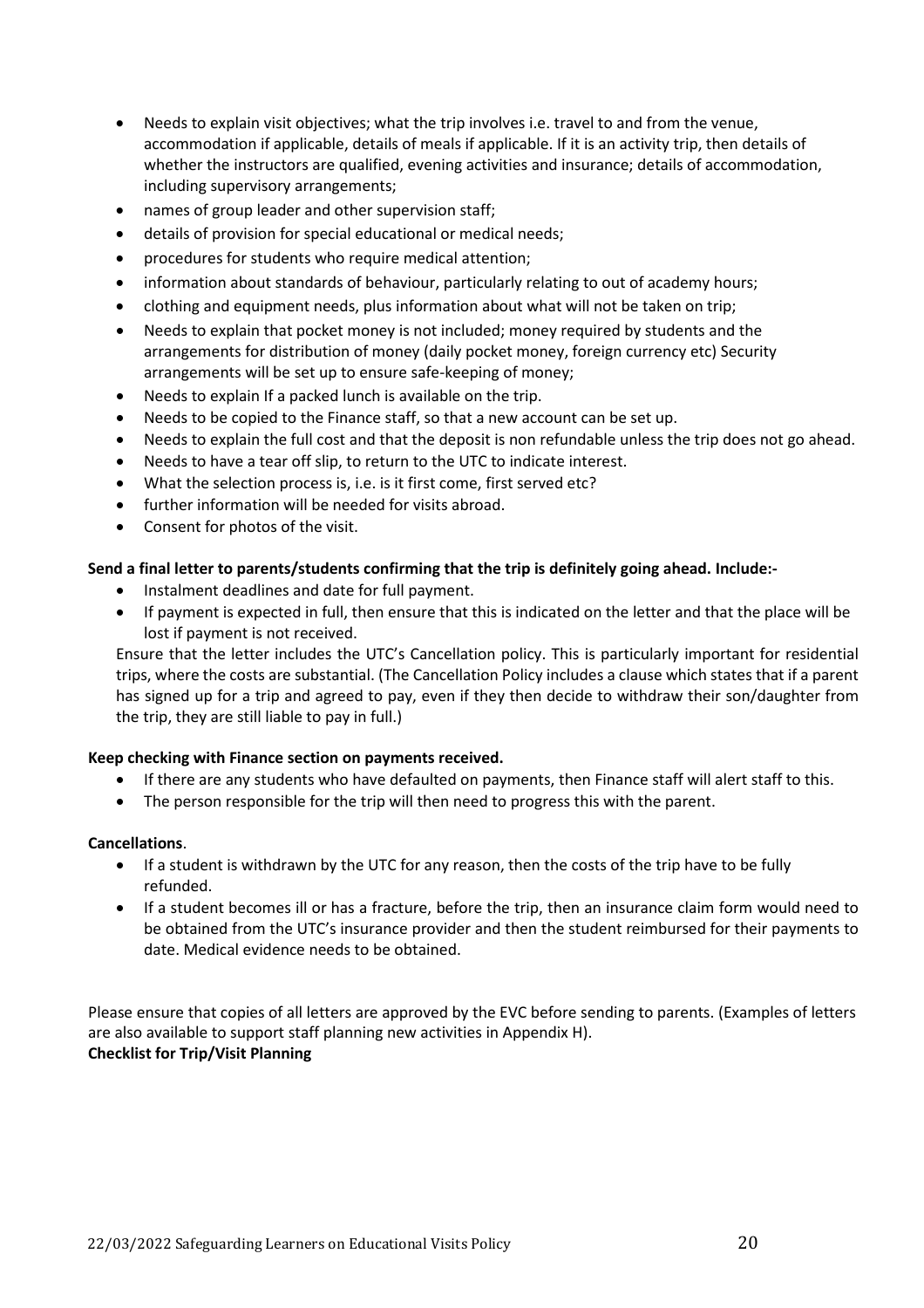**Date:**

**Visit: Visit Leader:**

|                         |                                                                                                                                 | Complete | <b>Copy For File</b> |
|-------------------------|---------------------------------------------------------------------------------------------------------------------------------|----------|----------------------|
| $\mathbf{1}$            | Discuss possible dates in department                                                                                            |          |                      |
| 2                       | Calculate total cost                                                                                                            |          |                      |
| 3                       | EVC approval after submission of trip via EVOLVE (LPA LMA)                                                                      |          |                      |
| 4                       | Check diary for suitable date with MIS Manager (EMU)                                                                            |          |                      |
| 5                       | Approach staff for involvement if help needed.                                                                                  |          |                      |
| 6                       | Provisionally book suitable venue (s) - accommodation<br>/events and leisure activities (inc cinema listings)                   |          |                      |
| $\overline{\mathbf{z}}$ | Book Transport (hire bus to arrive day before if early<br>departure)                                                            |          |                      |
| 8                       | Confirm other adults, observing pupil: adult ratios                                                                             |          |                      |
| 9                       | Selection of pupils ensuring a fair process                                                                                     |          |                      |
| 10                      | Risk Assessment completed. Risk assessment submitted<br>on EVOLVE.                                                              |          |                      |
| 11                      | Write letter to parents inc dates, times, cost kit list and<br>trip details                                                     |          |                      |
| 12                      | Organise collection of money via ParentPay                                                                                      |          |                      |
| 13                      | Check Insurance / obtain copy of school insurance for<br>file                                                                   |          |                      |
| 14                      | Collect all consents / medical info / dietary / photos<br>/emergency contacts                                                   |          |                      |
| 15                      | Book school mobile phones: Trips 1 -07469 618765 /<br>Trips 2 -07469 618770 / Trips 3 - 07469 618774                            |          |                      |
| 16                      | Book equipment                                                                                                                  |          |                      |
| 17                      | Make arrangements for medical or special educational<br>needs                                                                   |          |                      |
| 18                      | Confirm venue                                                                                                                   |          |                      |
| 19                      | List pupils involved in staff room notice /e-mail as reminder                                                                   |          |                      |
| 20                      | Collate pupil information on sheet for staff / Centre (include<br>PUPIL Mob Nos.)                                               |          |                      |
| 21                      | Meeting with parents (all international visits)                                                                                 |          |                      |
| 22                      | Clarify spending money                                                                                                          |          |                      |
| 23                      | Order Packed lunches (esp FSM) for day of travel, inform<br>school kitchen of reduced numbers at break/lunch on day of<br>visit |          |                      |
| 24                      | Order first aid kit from Jayne                                                                                                  |          |                      |
| 25                      | Risk assessment passed to staff involved ONE WEEK<br><b>BEFORE DEPARTURE</b>                                                    |          |                      |
| 26                      | Complete room lists and pupil group lists for activities                                                                        |          |                      |
| 27                      | Print pupil lists for bus if more than one bus being used                                                                       |          |                      |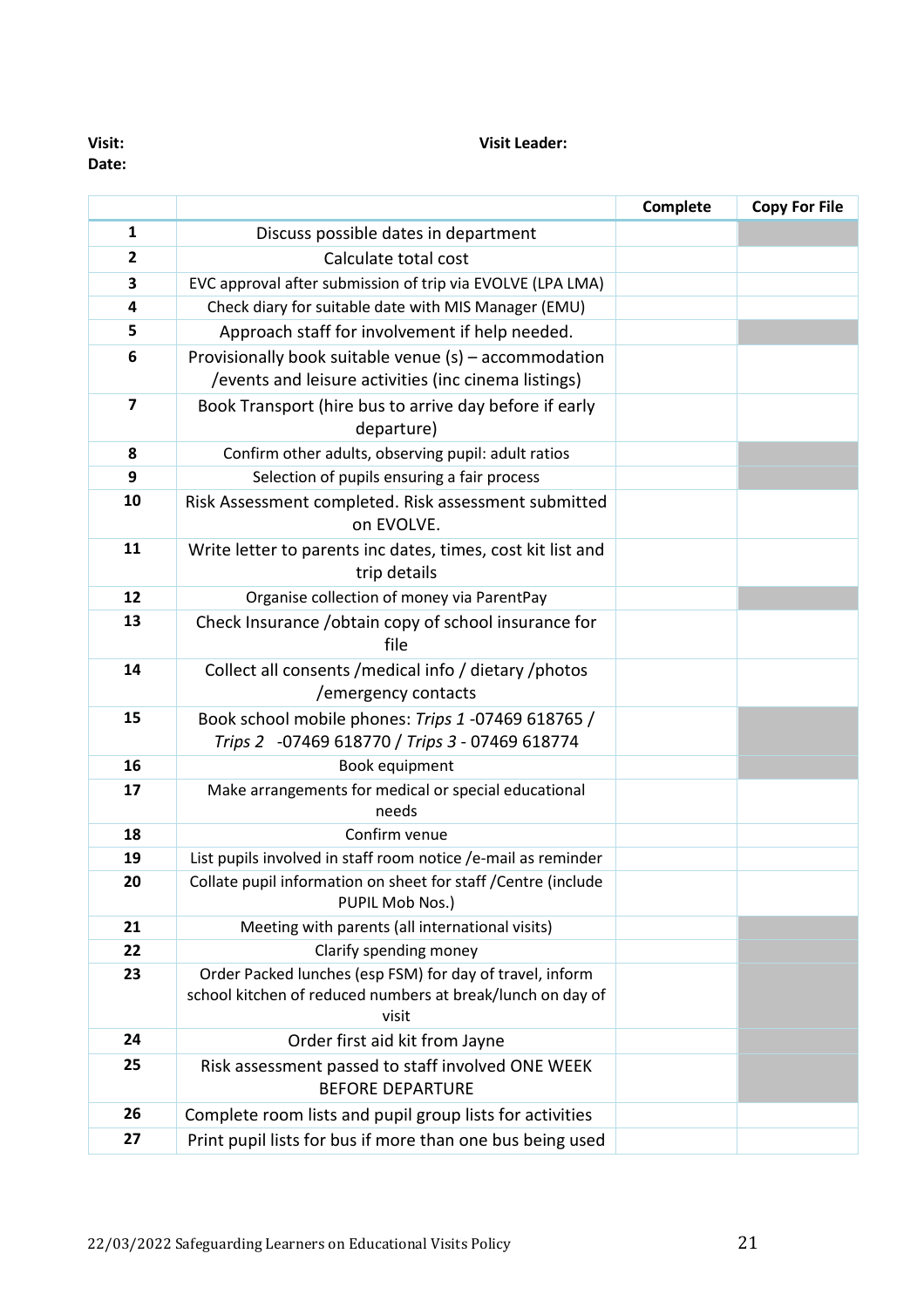| 28 | Create telephone log-copy to reception and all staff<br>with Risk Assessment |  |
|----|------------------------------------------------------------------------------|--|
| 29 | Provide maps / directions / itinerary for drivers                            |  |
| 30 | Confirm that staff involved have read information pack<br>/Risk Assessment.  |  |
| 31 | Confirm Departure and arrival arrangements                                   |  |
| 32 | Provide contact cards for pupils with emergency<br>numbers                   |  |
| 33 | Provide /agree a rota of duties for the duration of the<br>trip              |  |
| 34 | Pack stationery and field equipment, educational<br>booklets                 |  |
| 35 | Organise cover work during absence                                           |  |
| 36 | Check minibuses for fuel, complete log book                                  |  |
| 37 | Give copy of pupil information list to reception to<br>confirm medical       |  |
| 38 | Remember to collect packed lunches /phones                                   |  |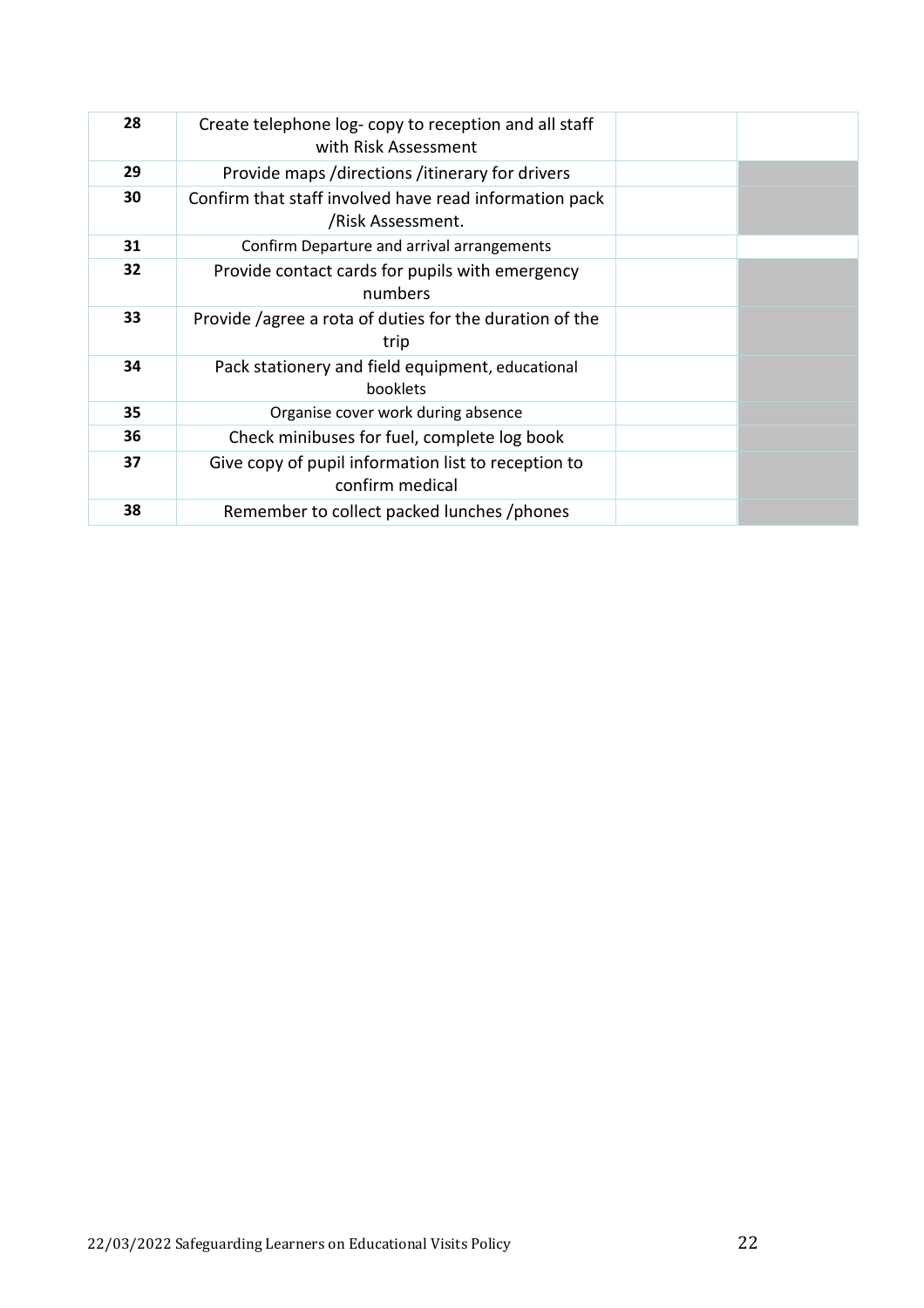#### **(EV1) Visit Costing Form**

Applications to arrange a UTC visit are all approved by the EVC.

Please note: Advance notice needs to be given for all category B and C visits – see Educational Visits policy for further details

| APPLICATION BELOW TO OPEN AN ACADEMY VISIT ACCOUNT IS FORWARDED TO DIRECTOR OF<br><b>OPERATIONS AND FINANCE</b> |                    |  |  |  |
|-----------------------------------------------------------------------------------------------------------------|--------------------|--|--|--|
| $\pmb{\mathsf{f}}$                                                                                              |                    |  |  |  |
|                                                                                                                 |                    |  |  |  |
| Cost of venue/activity/entrance/equipment charges etc                                                           |                    |  |  |  |
|                                                                                                                 | £                  |  |  |  |
| Transport                                                                                                       |                    |  |  |  |
|                                                                                                                 | £                  |  |  |  |
| Accommodation, if applicable                                                                                    |                    |  |  |  |
|                                                                                                                 | $\pmb{\mathtt{f}}$ |  |  |  |
| Food & drink                                                                                                    |                    |  |  |  |
|                                                                                                                 | £                  |  |  |  |
| Insurance                                                                                                       |                    |  |  |  |
|                                                                                                                 | £                  |  |  |  |
| Emergency fund                                                                                                  |                    |  |  |  |
|                                                                                                                 | £                  |  |  |  |
| TTUTC admin fee (£1 per student day trip, £10 residential)                                                      |                    |  |  |  |
| Parents informed of any cancellation charge & liability for any<br>possible cost increases                      | $\pmb{\mathsf{f}}$ |  |  |  |
|                                                                                                                 | £                  |  |  |  |
| Total cost & cost per student                                                                                   |                    |  |  |  |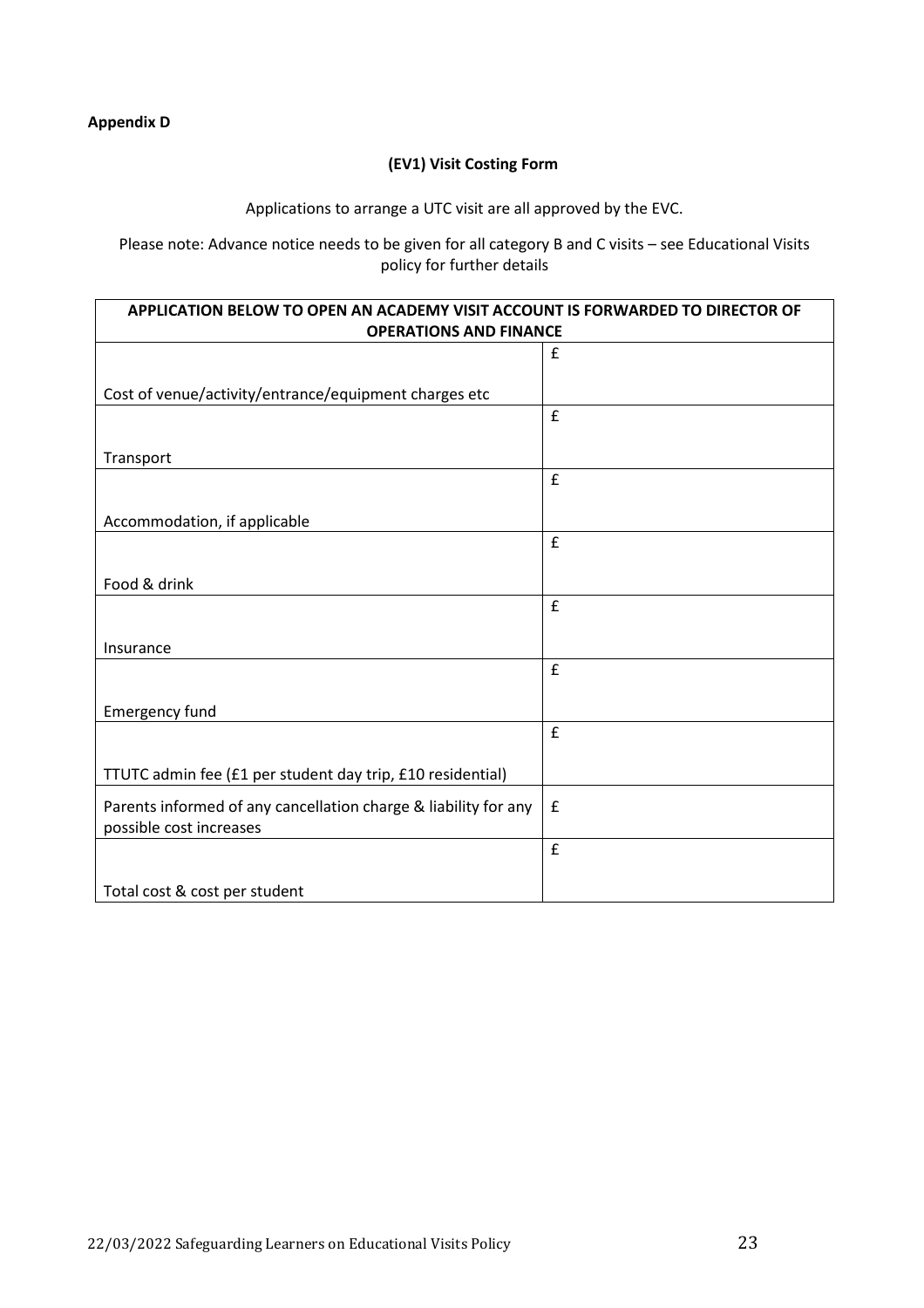# **Appendix E**

# **(EV2) Thomas Telford UTC**

| <b>Thomas Telford UTC</b>                                                                                                                                                                           | Leader:            |          | Venue:                                  |           |
|-----------------------------------------------------------------------------------------------------------------------------------------------------------------------------------------------------|--------------------|----------|-----------------------------------------|-----------|
| <b>Activity:</b>                                                                                                                                                                                    | Dates:             |          | <b>Student No.</b>                      |           |
|                                                                                                                                                                                                     |                    |          | <b>Staff No.</b>                        |           |
| TTUTC has full details of the visit and the EV1 has been completed. The Party Leader has a copy of<br>all documentation and emergency contact information. Visit leader will have mobile telephone. |                    |          |                                         |           |
| <b>Mobile Number:</b>                                                                                                                                                                               |                    |          | <b>YES</b>                              | <b>NO</b> |
| Identifying significant hazards-assessing the risks:<br>Hazards and harm which may occur. Consider:                                                                                                 |                    |          | Control Measures - managing the risk    |           |
| Transport; Venue: Itinerary: Activity staffing,<br>equipment, emergencies): Group and Plan B                                                                                                        |                    | guidance | Controls, including relevant sources of |           |
| Please list below (and attach) risk assessments for all activities that need them.                                                                                                                  |                    |          |                                         |           |
| Completed by:                                                                                                                                                                                       | Signed:            |          | Date:                                   |           |
|                                                                                                                                                                                                     | <b>Signed EVC:</b> |          | Date:                                   |           |
| Plan B:                                                                                                                                                                                             |                    |          |                                         |           |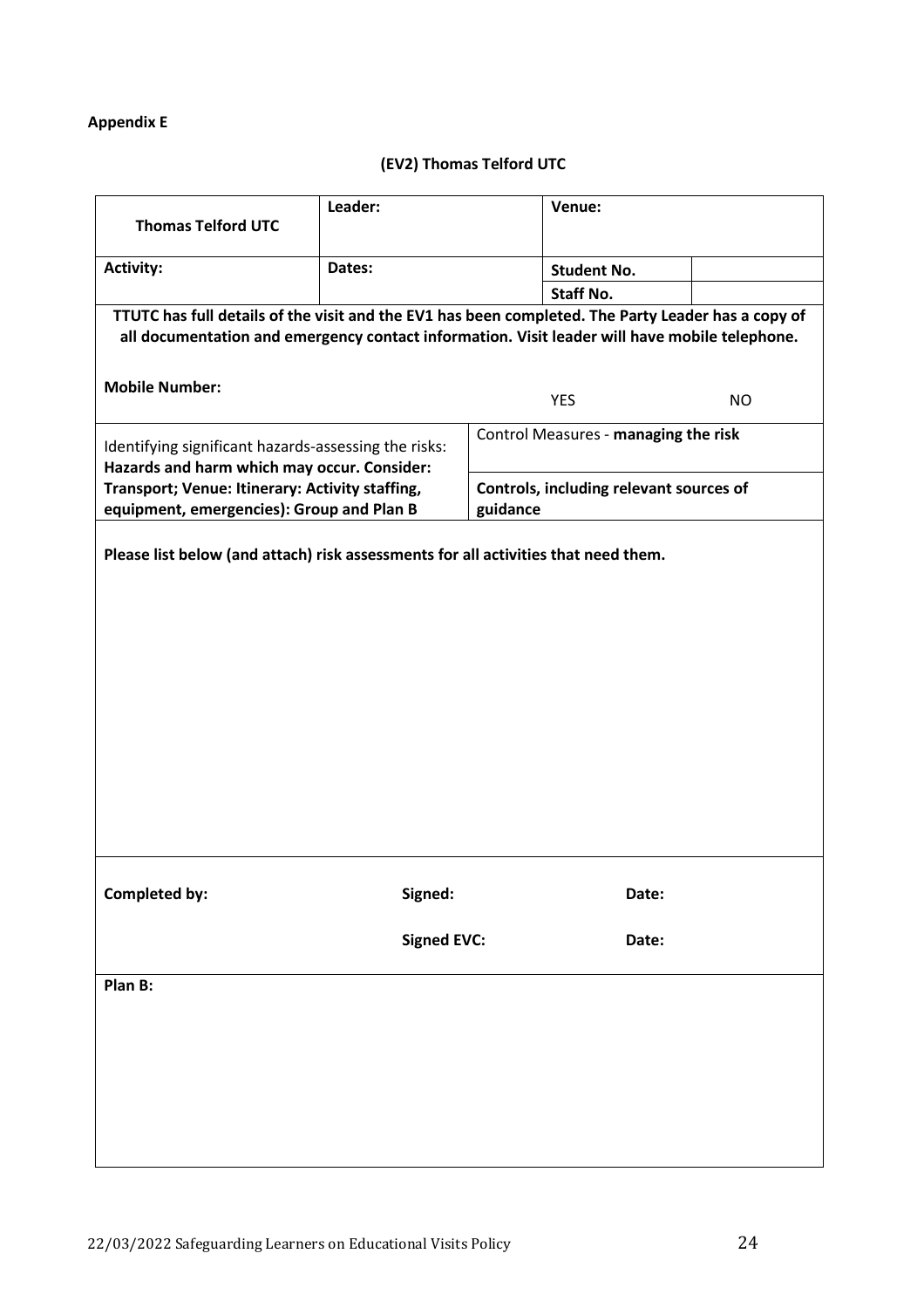| <b>Thomas Telford UTC</b>                                                                                                                                                                 |                                                                                                                                                                                                                                                                   | Leader:                                                                                | Venue:           |  |  |
|-------------------------------------------------------------------------------------------------------------------------------------------------------------------------------------------|-------------------------------------------------------------------------------------------------------------------------------------------------------------------------------------------------------------------------------------------------------------------|----------------------------------------------------------------------------------------|------------------|--|--|
| <b>Activity: Various</b>                                                                                                                                                                  |                                                                                                                                                                                                                                                                   | <b>Group No: Class or small</b><br>group Staff No: See Ratios                          | Date(s): Ongoing |  |  |
| Identifying significant hazards-assessing the risks:<br>Hazards and harm which may occur. Consider:<br>Venue: Itinerary: Activity (staffing, equipment,<br>emergencies): Group and Plan B | Control Measures - managing the risk<br>(Please see Appendix A for a list of ELE activities)<br>Controls, including relevant sources of guidance                                                                                                                  |                                                                                        |                  |  |  |
| <b>VISIT</b>                                                                                                                                                                              | Staff must have been passed out as 'Competent to lead' by EVC & received permission for the<br>trip to take place.<br>Staff to learner ratio will be correct                                                                                                      |                                                                                        |                  |  |  |
| TRAVEL (Accident in minibus, journey problems,<br>RTA whilst on foot)                                                                                                                     | Emergency phone numbers will be carried by staff<br>Behaviour of students for the bus journey will be discussed prior to departure                                                                                                                                |                                                                                        |                  |  |  |
|                                                                                                                                                                                           | An additional adult must travel in any bus driven by a member of staff.<br>Behaviour of students for the bus journey will be discussed prior to departure                                                                                                         |                                                                                        |                  |  |  |
|                                                                                                                                                                                           | An additional adult must travel in any bus driven by a member of staff.<br>Seat belts will be used by all                                                                                                                                                         |                                                                                        |                  |  |  |
|                                                                                                                                                                                           | Mini-bus driver is ultimately responsible for all checks                                                                                                                                                                                                          |                                                                                        |                  |  |  |
|                                                                                                                                                                                           | Staff will have correct and up to date mini-bus training<br>Use crossings where appropriate / available - standard crossing points and routes identified<br>and known to all staff. Staff to use appropriate management techniques for crossings with a<br>group. |                                                                                        |                  |  |  |
| VENUE (Separation from group, members of the                                                                                                                                              | Agreed boundaries, meeting points and times.                                                                                                                                                                                                                      |                                                                                        |                  |  |  |
| public and animals)                                                                                                                                                                       | Learners will be briefed on interactions with the public and made aware of hazards such as<br>animals where appropriate.                                                                                                                                          |                                                                                        |                  |  |  |
|                                                                                                                                                                                           | Learners will be supervised at all times on the trip (this can be close or distance supervision<br>however this must be in 'buddy pairs' as a minimum). During the course of the visit, pupils to<br>be counted regularly as appropriate. Always double count.    |                                                                                        |                  |  |  |
| <b>ACTIVITY</b> (Adverse weather conditions)                                                                                                                                              |                                                                                                                                                                                                                                                                   | Appropriate clothing and/or footwear must be worn. Sunscreen and sunhats where needed. |                  |  |  |
| ITINERARY (Medical emergency, injury,<br>emergency)                                                                                                                                       | Staff must have a knowledge of learners' medical conditions. Staff and pupils to have access<br>to personal medication.                                                                                                                                           |                                                                                        |                  |  |  |

# **Generic Risk Assessment – Extended Learning Environment**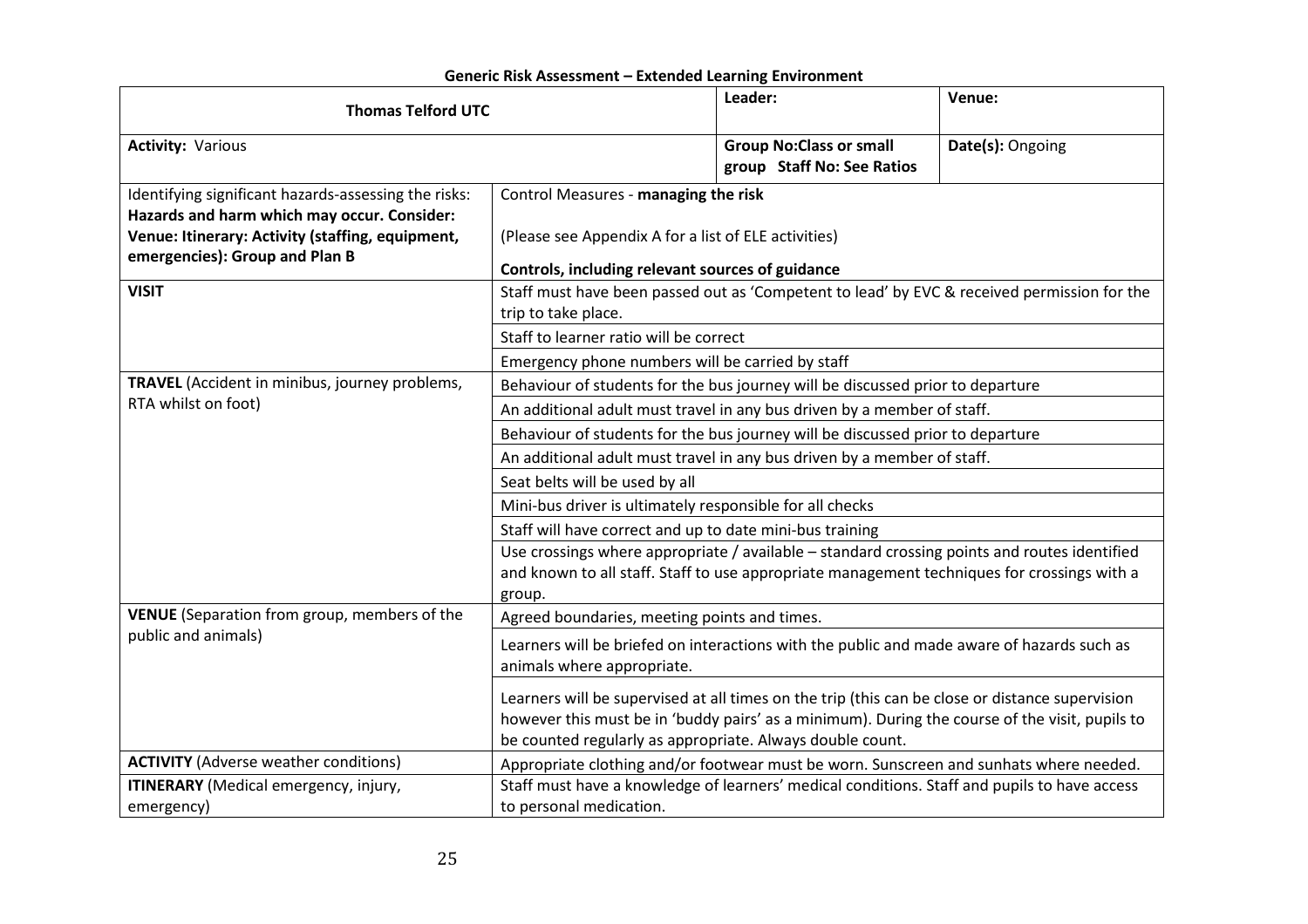|                                                                                                                                                  | First aid kit carried / arrangements in place. Ongoing assessment of environment, location<br>and equipment. Learners and staff made aware of hazards and no go areas.                              |                                                                                                                                                 |                |                          |            |           |
|--------------------------------------------------------------------------------------------------------------------------------------------------|-----------------------------------------------------------------------------------------------------------------------------------------------------------------------------------------------------|-------------------------------------------------------------------------------------------------------------------------------------------------|----------------|--------------------------|------------|-----------|
|                                                                                                                                                  | Academy to be aware of location and times. Operational rucksack will be carried. Staff to have<br>mobiles and the academy and other staff to have the number. Follow agreed emergency<br>procedure. |                                                                                                                                                 |                |                          |            |           |
| <b>Completed by:</b>                                                                                                                             |                                                                                                                                                                                                     |                                                                                                                                                 |                |                          |            |           |
| <b>Signed EVC:</b>                                                                                                                               |                                                                                                                                                                                                     | Date:                                                                                                                                           |                |                          |            |           |
|                                                                                                                                                  |                                                                                                                                                                                                     | CHECK LIST FOR STAFF USING THE LOCAL AREA TO ENHANCE AND EXTEND THE LEARNING ENVIRONMENT                                                        |                |                          |            |           |
| Do pupils have appropriate clothing and/ or footwear? ie raincoat, sunscreen etc.                                                                |                                                                                                                                                                                                     |                                                                                                                                                 |                |                          | <b>YES</b> | <b>NO</b> |
| have you collected their spare from the nurse?                                                                                                   |                                                                                                                                                                                                     | Are there any pupils with medical issues ie asthma, allergy etc and are they carrying their inhaler/epi-pen/medication? If not                  |                |                          | <b>YES</b> | NO        |
| Are staff pupil ratios correct? (see below)                                                                                                      |                                                                                                                                                                                                     |                                                                                                                                                 |                |                          | <b>YES</b> | <b>NO</b> |
| Notify Principal, EVC or Director of Operations and Finance by phone (must be a person-to-person conversation, not an<br>answer machine message) |                                                                                                                                                                                                     |                                                                                                                                                 |                |                          | <b>YES</b> | NO        |
| Leave a list of names of staff and learners going with the Executive Assistant to the Leadership team                                            |                                                                                                                                                                                                     |                                                                                                                                                 |                |                          | <b>YES</b> | <b>NO</b> |
| Leave details of where you are going and estimated time of arrival back with Executive Assistant to the Leadership team                          |                                                                                                                                                                                                     |                                                                                                                                                 |                |                          | <b>YES</b> | NO.       |
|                                                                                                                                                  |                                                                                                                                                                                                     | Take UTC trip operational rucksack including mobile phone and first aid kit (Signed in and out from Reception)                                  |                |                          | <b>YES</b> | NO.       |
| <b>RATIOS FOR GENERAL ACTIVITIES INCLUDING FIELDWORK</b>                                                                                         |                                                                                                                                                                                                     |                                                                                                                                                 |                |                          |            |           |
|                                                                                                                                                  |                                                                                                                                                                                                     | These ratios may be increased as a result of individual discussion with the EVC based on experience of trip leader.                             |                |                          |            |           |
| <b>Activity</b>                                                                                                                                  | Age of young<br>people                                                                                                                                                                              | Staff: young person ratios - typical range NB<br>Visit leader competence<br>actual ratios must be determined by a process of<br>risk assessment |                |                          |            |           |
|                                                                                                                                                  | Year 10-11 (KS4)                                                                                                                                                                                    |                                                                                                                                                 |                | Previous experience: Y/N |            |           |
| Category A - Local visit                                                                                                                         | Year 12 - 13 (6th<br>form)                                                                                                                                                                          | Previous experience: Y/N                                                                                                                        |                |                          |            |           |
| <b>School Contact Number</b>                                                                                                                     | Landline:                                                                                                                                                                                           |                                                                                                                                                 | Mobile Number: |                          |            |           |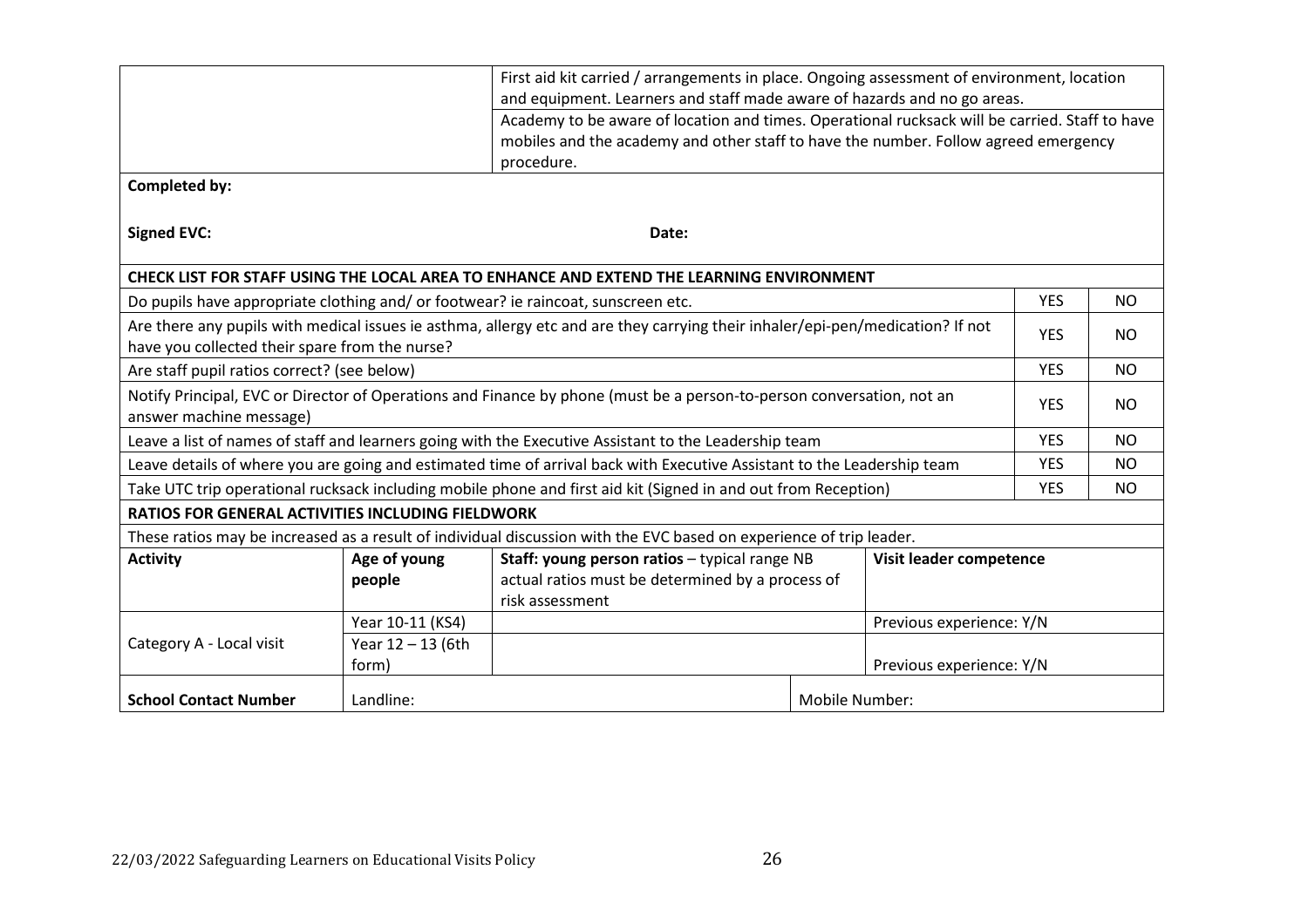#### **Appendix F**

#### **EV3: PARENT/CARER CONSENT FORM FOR AN EDUCATIONAL VISIT**

#### This form should be read with the accompanying information/letter about the visit - all sections **MUST**

| <b>GENERAL INFORMATION</b> |                         |                  |                         |    |  |
|----------------------------|-------------------------|------------------|-------------------------|----|--|
| <b>Thomas Telford UTC</b>  |                         | Date(s) of Visit |                         |    |  |
|                            |                         | On/From          |                         | To |  |
|                            |                         |                  |                         |    |  |
|                            | Proposed visit/activity |                  |                         |    |  |
|                            | Venue                   |                  |                         |    |  |
| I wish my<br>son/daughter  |                         |                  | Date of<br><b>Birth</b> |    |  |
|                            |                         |                  |                         |    |  |

To be allowed to take to take part in the above-mentioned activity or visit and, having read the information sheet agree to his/her taking part in any of the activities described. I understand that, whilst the Academy staff in charge of the party will take all reasonable care of the young people they cannot necessarily be held responsible for any loss or damage suffered by my son/daughter during the visit.

NOTE. All visits are covered by public liability insurance and trips outside the City are usually covered by comprehensive travel insurance. Details of the cover are available from the Academy on request.

| <b>MEDICAL INFORMATION</b>                                                                                       |            |     |  |  |
|------------------------------------------------------------------------------------------------------------------|------------|-----|--|--|
| My son/daughter has a condition requiring regular medical treatment or<br>medication                             | <b>YES</b> | NO. |  |  |
| If yes, please give details:                                                                                     |            |     |  |  |
| My son/daughter needs to retain control of his/her medication.                                                   | <b>YES</b> | NO. |  |  |
| Please give details of the kind of pain/flu treatment to be administered to your son/daughter:                   |            |     |  |  |
| Any recent illness, accident or injury suffered by your son/daughter<br>recently which staff should be aware of? | <b>YES</b> | NO. |  |  |
| If yes, please give details:                                                                                     |            |     |  |  |
| Does your suffer son/daughter suffer from allergies?                                                             | <b>YES</b> | NO. |  |  |
| If yes, please give details:                                                                                     |            |     |  |  |
| Does your son/daughter suffer from any lifelong condition or disability?                                         | <b>YES</b> | NO. |  |  |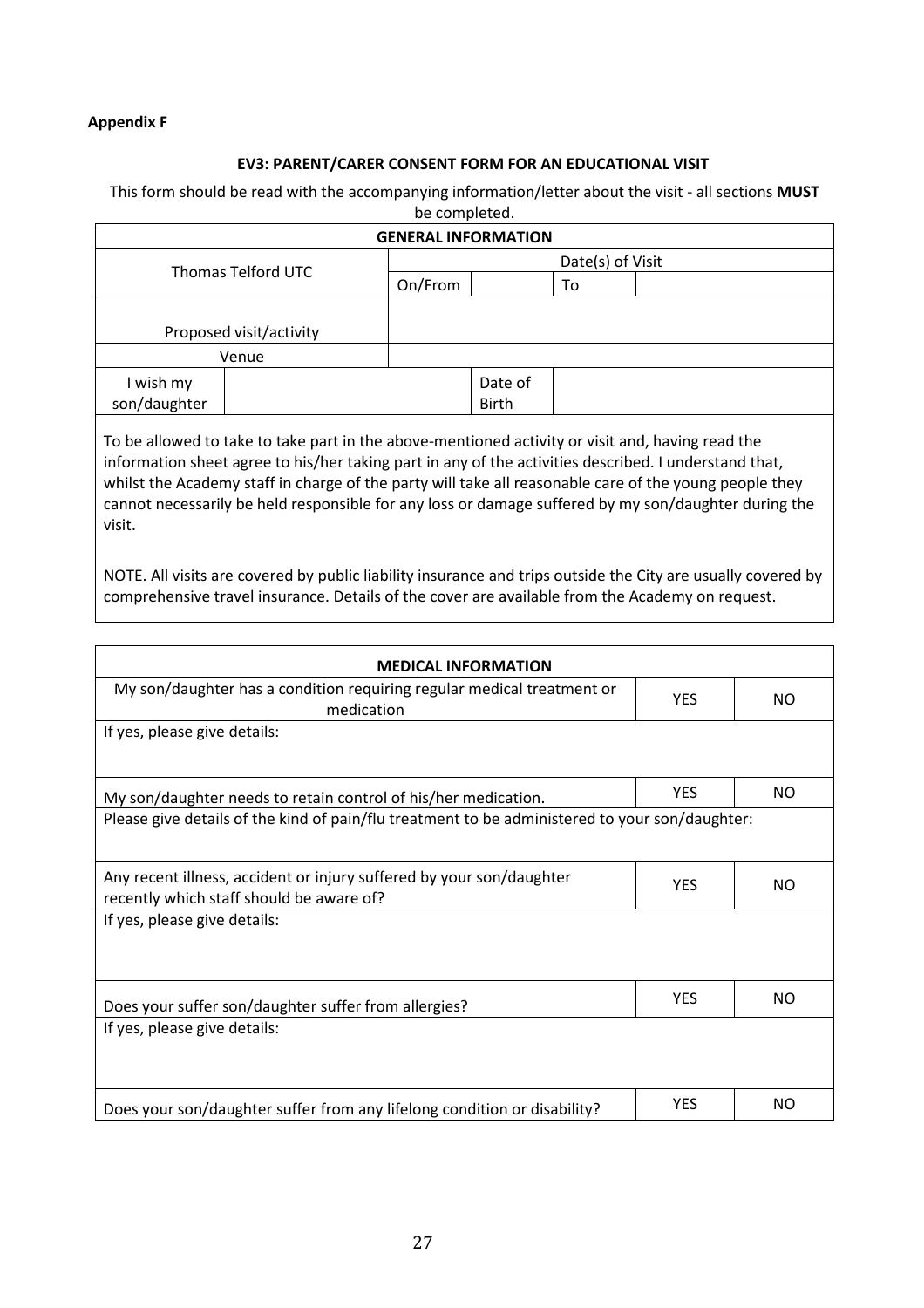| If yes, please give details either on this form or in a letter:                                      |            |           |  |  |  |
|------------------------------------------------------------------------------------------------------|------------|-----------|--|--|--|
|                                                                                                      |            |           |  |  |  |
|                                                                                                      |            |           |  |  |  |
|                                                                                                      |            |           |  |  |  |
| Is your son/daughter up-to-date with his/her vaccinations?                                           | <b>YES</b> | <b>NO</b> |  |  |  |
| When date was his/her last anti-tetanus jab?                                                         |            |           |  |  |  |
| Does your son/daughter suffer from travel sickness                                                   | <b>YES</b> | NO        |  |  |  |
| What is your son's/daughter's National Health Service's Medical Card<br>Number?                      |            |           |  |  |  |
| Please give the name, address and telephone for your family doctor below:                            |            |           |  |  |  |
|                                                                                                      |            |           |  |  |  |
|                                                                                                      |            |           |  |  |  |
|                                                                                                      |            |           |  |  |  |
|                                                                                                      |            |           |  |  |  |
|                                                                                                      |            |           |  |  |  |
| If you have any further medical information relating to your son/daughter which has not been covered |            |           |  |  |  |
| above and which you feel the Academy should be aware of, please state below:                         |            |           |  |  |  |
|                                                                                                      |            |           |  |  |  |
|                                                                                                      |            |           |  |  |  |
|                                                                                                      |            |           |  |  |  |
|                                                                                                      |            |           |  |  |  |
|                                                                                                      |            |           |  |  |  |
|                                                                                                      |            |           |  |  |  |
|                                                                                                      |            |           |  |  |  |
|                                                                                                      |            |           |  |  |  |
|                                                                                                      |            |           |  |  |  |
|                                                                                                      |            |           |  |  |  |
|                                                                                                      |            |           |  |  |  |

| DIETARY INFORMATION (residential visits only)                                                                                    |      |        |             |                |  |
|----------------------------------------------------------------------------------------------------------------------------------|------|--------|-------------|----------------|--|
| <b>YES</b><br>Does your son/daughter have any food/drink allergies?                                                              |      |        |             | NO.            |  |
| If yes, please give details below including any medical treatment that may be needed in the event of a<br>reaction, ie, epi pen: |      |        |             |                |  |
| Does your son/daughter have any food/drink intolerances?<br><b>YES</b><br>NO.                                                    |      |        |             |                |  |
| If yes, please give details below:                                                                                               |      |        |             |                |  |
| From the food list below, please delete the item which your son/daughter does not eat                                            |      |        |             |                |  |
| Chicken                                                                                                                          | Lamb | Fish   |             | Other:<br>Eggs |  |
| <b>Beef</b>                                                                                                                      | Pork | Cheese | <b>Nuts</b> |                |  |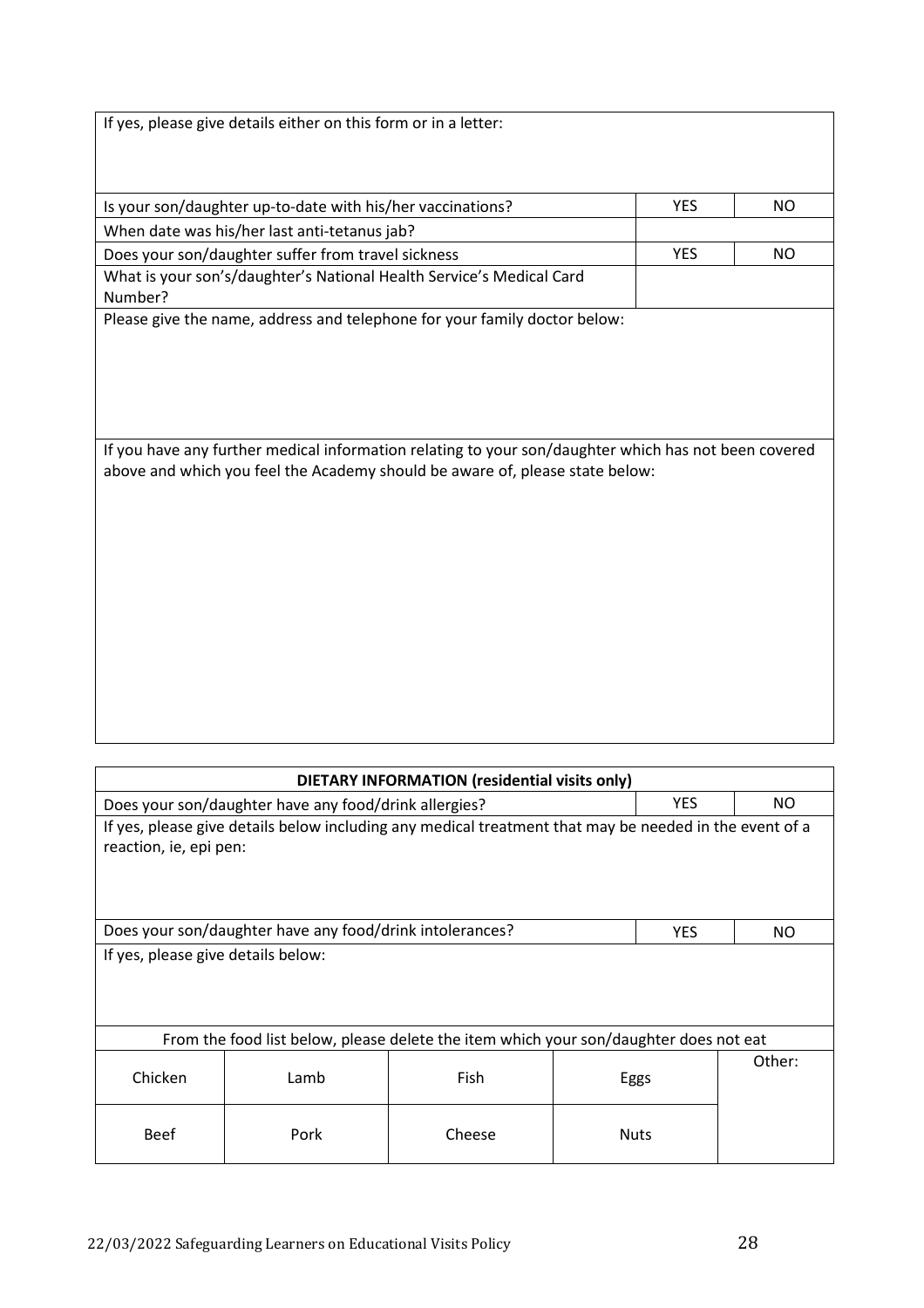|                                                                                                                           |                                           |  | <b>EMERGENCY CONTACT</b> |  |                                                                                                            |
|---------------------------------------------------------------------------------------------------------------------------|-------------------------------------------|--|--------------------------|--|------------------------------------------------------------------------------------------------------------|
| Name of parents/carers                                                                                                    |                                           |  |                          |  |                                                                                                            |
| <b>Address</b>                                                                                                            |                                           |  |                          |  |                                                                                                            |
|                                                                                                                           |                                           |  |                          |  |                                                                                                            |
|                                                                                                                           |                                           |  |                          |  |                                                                                                            |
| Emergency                                                                                                                 | Daytime                                   |  | Evening                  |  | Mobile                                                                                                     |
| Contact No.                                                                                                               |                                           |  |                          |  |                                                                                                            |
|                                                                                                                           |                                           |  |                          |  | ALTERNATIVE EMERGENCY CONTACT SHOULD PARENTS/CARERS NOT BE AVAILABLE                                       |
| Name of contact                                                                                                           |                                           |  |                          |  |                                                                                                            |
| Address                                                                                                                   |                                           |  |                          |  |                                                                                                            |
|                                                                                                                           |                                           |  |                          |  |                                                                                                            |
|                                                                                                                           |                                           |  |                          |  |                                                                                                            |
| Relationship to your                                                                                                      |                                           |  |                          |  |                                                                                                            |
| son/daughter                                                                                                              |                                           |  |                          |  |                                                                                                            |
| Emergency                                                                                                                 | Daytime                                   |  | Evening                  |  | Mobile                                                                                                     |
| Contact No.                                                                                                               |                                           |  |                          |  |                                                                                                            |
|                                                                                                                           |                                           |  |                          |  |                                                                                                            |
| <b>DECLARATION</b>                                                                                                        |                                           |  |                          |  |                                                                                                            |
|                                                                                                                           |                                           |  |                          |  | Having read the information sheet, and having understood the level of supervision to be provided, I        |
| agree to my son/daughter taking part.                                                                                     |                                           |  |                          |  |                                                                                                            |
|                                                                                                                           |                                           |  |                          |  | I understand that all reasonable care will be taken of my son/daughter during the visit/activity and that  |
|                                                                                                                           |                                           |  |                          |  | he/she will be under an obligation to obey all directions and instructions given and observe all rules and |
|                                                                                                                           | regulations governing the visit/activity. |  |                          |  |                                                                                                            |
|                                                                                                                           |                                           |  |                          |  |                                                                                                            |
|                                                                                                                           |                                           |  |                          |  | I understand that if my son/daughter seriously misbehaves or is a cause of danger to him/herself or to     |
| others, then he/she may be sent home early from the visit/activity. In such a situation there will be no                  |                                           |  |                          |  |                                                                                                            |
| obligation on the academy to refund any money.                                                                            |                                           |  |                          |  |                                                                                                            |
| I agree to my son/daughter receiving medication as I have instructed in this form and any emergency                       |                                           |  |                          |  |                                                                                                            |
| dental, medical or surgical treatment, including anaesthetic or blood transfusion, as considered                          |                                           |  |                          |  |                                                                                                            |
| necessary by the medical authorities present. I understand the extent and limitations of the insurance<br>cover provided. |                                           |  |                          |  |                                                                                                            |
|                                                                                                                           |                                           |  |                          |  |                                                                                                            |
|                                                                                                                           |                                           |  |                          |  |                                                                                                            |
|                                                                                                                           |                                           |  |                          |  |                                                                                                            |
|                                                                                                                           |                                           |  |                          |  |                                                                                                            |
|                                                                                                                           |                                           |  |                          |  |                                                                                                            |
|                                                                                                                           |                                           |  |                          |  |                                                                                                            |

| <b>EXPLANATORY NOTES</b>                                       |                                                                                                                      |  |  |  |
|----------------------------------------------------------------|----------------------------------------------------------------------------------------------------------------------|--|--|--|
| This form serves several important functions as listed below:- |                                                                                                                      |  |  |  |
|                                                                | It confirms your knowledge of and your agreement to your son's/daughter's participation in the<br>1   planned visit. |  |  |  |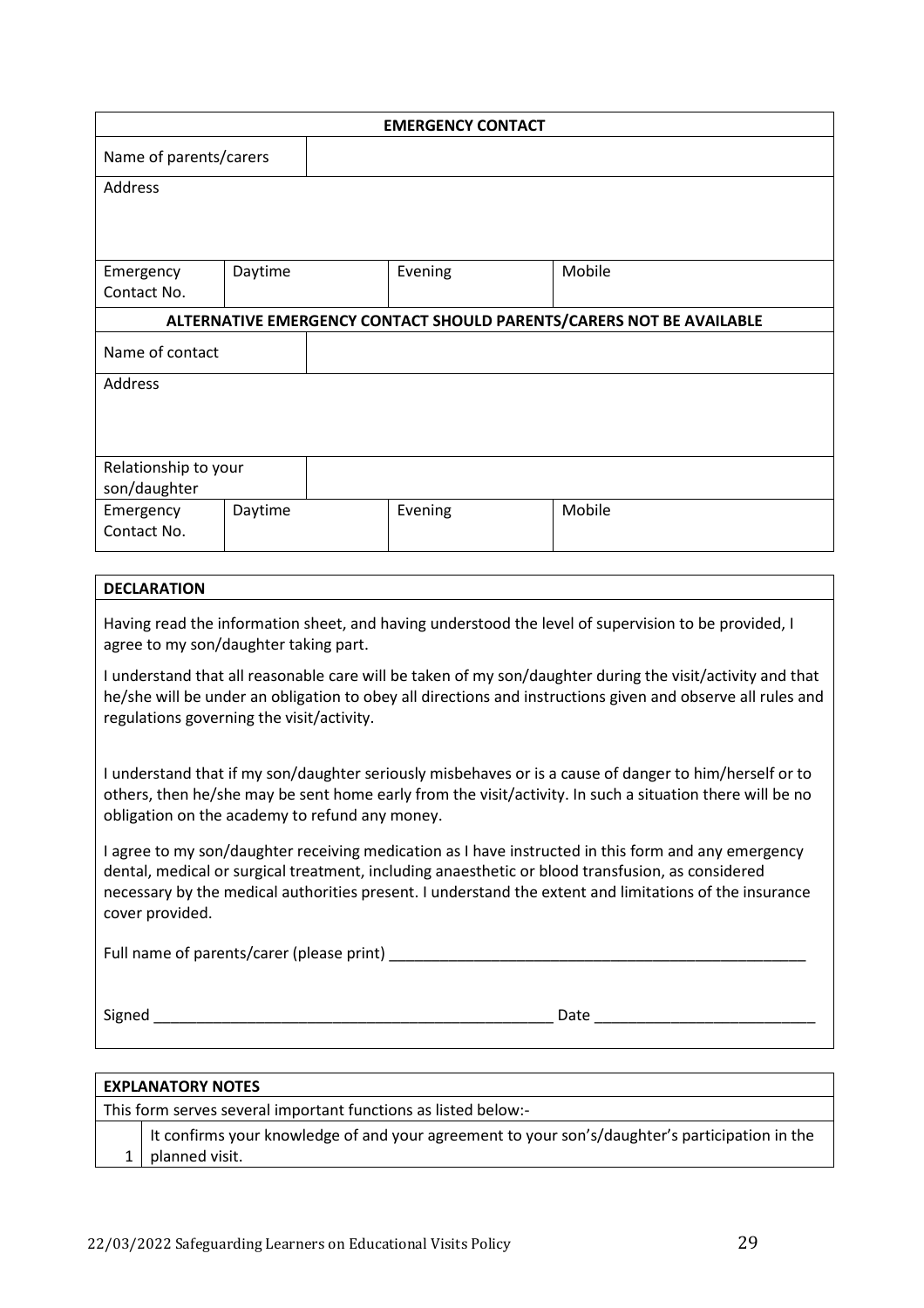|   | It advises you that the UTC will NOT necessarily be legally liable for every type of loss suffered by                                                                                        |
|---|----------------------------------------------------------------------------------------------------------------------------------------------------------------------------------------------|
| 2 | a pupil whilst on a visit.                                                                                                                                                                   |
|   | It contains information about your son/daughter together with your consent to medical                                                                                                        |
| 3 | treatment if required.                                                                                                                                                                       |
|   |                                                                                                                                                                                              |
| 4 | It gives the supervising staff immediate information on how to contact you in an emergency.                                                                                                  |
|   |                                                                                                                                                                                              |
| 5 | If this form is not returned your son/daughter will NOT participate in the visit.                                                                                                            |
|   |                                                                                                                                                                                              |
| 6 | If you wish to discuss the contents please contact the Principal of TTUTC.                                                                                                                   |
| 7 | <b>Data Protection</b>                                                                                                                                                                       |
|   | Personal data will only be disclosed in accordance with the Data Protection Act 1998. Data<br>collected is used for registration and monitoring purposes, and emergency contact information. |

The organisation of a residential visit places many demands on staff, who undertake such work voluntarily. Such visits need to be enjoyable and safe for all participants; all students need to be aware that they share responsibility for enabling this to happen.

We want everyone to have an enjoyable and safe trip. In order to do this we have to consider other members of the party. We want you to agree to these few common sense guidelines which will make the trip pleasurable for everyone.

#### **PLEASE**

- Attend all briefing/fitness sessions before the trip.
- Behave sensibly at all times.
- Be helpful and co-operative.
- Follow your teacher's/supervisor's advice.
- Turn up on time at agreed meeting places.
- Take responsibility for your own belongings and look after your luggage and money.
- Remember that you are representing your academy and you want to creative a positive impression.
- Be responsible if you are allowed to take a mobile phone/mp3 player/camera with you as the UTC cannot be held responsible for the device (or any bills incurred) whilst on the visit. This includes loss or theft.
- Wear your seat belt at all times when on the coach.

#### **PLEASE DO NOT**

- Buy or consume alcohol, cigarettes or other illegal substances.
- Distract the driver or stand in the coach whilst it is moving.
- Leave the main group without permission.

## **PLEASE BE AWARE THAT FAILURE TO COMPLY WITH THIS CODE OF CONDUCT MAY RESULT IN YOUR REMOVAL FROM THE VISIT.**

SIGNATURE OF STUDENT:

SIGNATURE OF PARENT: